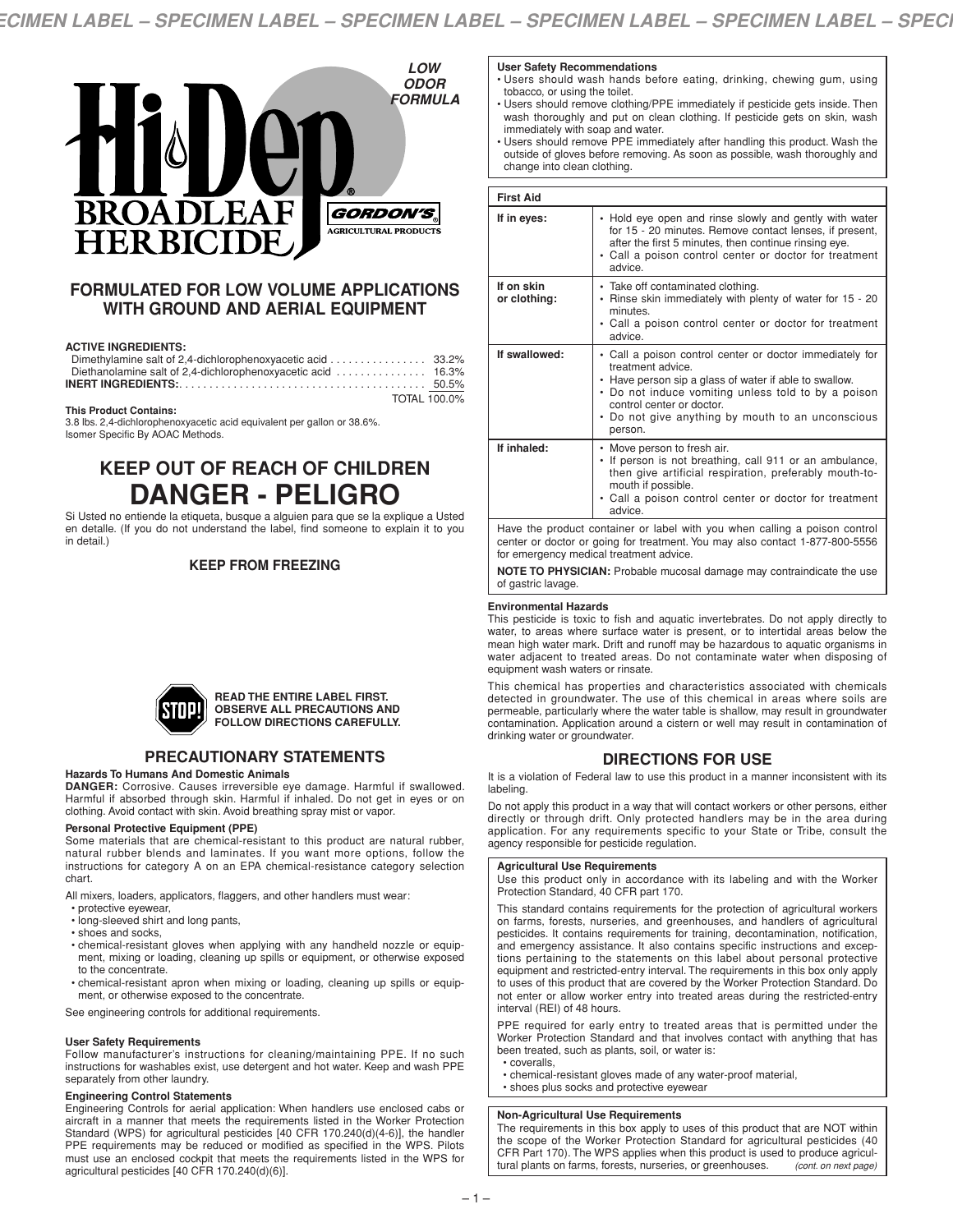**Non-Agricultural Use Requirements** *(cont.)* **Reentry Statement:** Do not enter or allow people (or pets) to enter the treated area until sprays have dried.

### **1. USE INSTRUCTIONS**

Hi-Dep® consists of the dimethylamine and diethanolamine salts of 2,4-D especially formulated for low volume applications with aerial and ground equipment. This product must be applied in compliance with the pesticide regulations of the state in which application is made. Check with local authorities regarding regulations which may affect the application of this product.

**AERIAL APPLICATION:** Use spray volumes equal to or greater than 2 gallon per acre. This minimum spray volume is a requirement of the 2,4-D Reregistration Eligibility Decision (RED). Spray volume at this minimum provide more effective weed control and better economy.

**AIRCRAFT SPECIFICATIONS (FIXED WING OR ROTARY WING):** Number of nozzles required to obtain desired volume per acre is dependent on swath width and speed of aircraft. Nozzles should be positioned between 135° and 175° from direction of flight for fixed wing. DO NOT APPLY THROUGH BECO-MIST NOZZLE SYSTEMS. See manufacturer's technical bulletin regarding nozzles and application specifications.

**GROUND APPLICATION:** Apply in water, 2 to 10 gallons total solution per acre with conventional equipment. Low spray volumes (2 to 5 gallons per acre) may provide more effective weed control and better economy.

**PRECAUTION FOR PAINTS AND COATINGS OF AUTOMOBILES AND OTHER VEHICLES:** Undiluted spray droplets may damage the paint, coating, or finish of vehicles. Vehicles should not be sprayed. If accidental exposure does occur, then the vehicle should be washed before the spray droplets dry.

| <b>WEEDS CONTROLLED</b> |
|-------------------------|
|-------------------------|

#### **PERENNIAL WEEDS** Goldenrod

| Artichoke              |
|------------------------|
| Aster                  |
| Austrian fieldcress    |
| <b>Bindweed</b>        |
| <b>Blackeyed susan</b> |
| <b>Blue lettuce</b>    |
| Canada thistle         |
| Catnip                 |
| Chicory                |
| Clover (many types)    |
| Coffeeweed             |
| Dandelion              |
| Dock                   |
| Dogbane                |
| Dogfennel              |

Ground ivy Healall Hemlock Ironweed Knapweed (spotted Russian, diffuse) Leafy spurge Locoweed Mugwort **Nettles** Orange hawkweed Povertyweed Rush, slender

### **ANNUAL AND BIENNIAL WEEDS**

Beggarticks Bitterweed Black medic Broomweed Bull thistle Burdock Carpetweed Catchweed bedstraw Chickweed **Cinquefoil** Cockle **Cocklebur** Croton Devilsclaw Falseflax Fleabane (daisy) Flixweed Frenchweed Galinsoga **Goatsbeard** Goosefoot **Groundsel** Gumweed **Henbit** 

Jewelweed Jimsonweed Jim Hill mustard (Tumble mustard) Kochia Knotweed Lambsquarters Lettuce (wild) Mallow Marestail (horseweed) Marijuana **Marshelder** Mediterranean sage Miners lettuce Morningglory (annual) Musk thistle Mustard Parsnip Pennycress Pepperweed Pigweed (redroot) Plantain Prickly lettuce

Puncturevine Radish (wild) Ragweed Russian thistle Scotch thistle Shepherdspurse Sneezeweed Sowthistle (common) Spanishneedles Sunflower Tansy mustard Tansy ragwort Tumbleweed Tumble pigweed **Velvetleaf** Vetch Wild carrot Wild parsnip Wild turnip **Witchweed** Wormwood Yellow starthistle

**Sowthistle** St. Johnswort Stinging nettle Strawberry (wild) Tall buttercup **Tanweed** 

**Toadflax** Vervain Whitetop (hoary cress) Wild garlic Wild onion Wild sweet potato Yellow rocket

(swamp smartweed)

### **ALSO CERTAIN 2,4-D SUSCEPTIBLE WOODY PLANTS:**

Big sagebrush **Buckbrush** Cedar Chamise Cherokee rose Coastal sage Elderberry

Hazel Locust Macartney rose Manzanita Multiflora rose Pine Poison ivy

Primrose

Poison oak **Rabbitbrush** Sagebrush Shinnery oak Sumac Tropical soda apple **Willow** 

|                                    | To convert local recommendations of HI-DEP <sup>®</sup> use the following table: |                         |                                                                                    |  |  |                                 |  |
|------------------------------------|----------------------------------------------------------------------------------|-------------------------|------------------------------------------------------------------------------------|--|--|---------------------------------|--|
| 2,4-D acid<br>equivalent<br>(a.e.) |                                                                                  | 16 oz.   12 oz.   8 oz. |                                                                                    |  |  | 6 oz.   4 oz.   2.7 oz.   2 oz. |  |
| HI-DEP <sup>®</sup>                |                                                                                  |                         | 32 fl. oz.  24 fl. oz.  16 fl. oz.  12 fl. oz.   8 fl. oz.   6 fl. oz.   4 fl. oz. |  |  |                                 |  |

### **2. SPRAY DRIFT MANAGEMENT**

A variety of factors including weather conditions (e.g., wind direction, wind speed, temperature, relative humidity) and method of application (e.g., ground, aerial, airblast, chemigation) can influence pesticide drift. The applicator must evaluate all factors and make appropriate adjustments when applying this product.

**Droplet Size.** When applying sprays that contain 2,4-D as the sole active ingredient, or when applying sprays that contain 2,4-D mixed with active ingredients that require a Coarse or coarser spray, apply only as a Coarse or coarser spray (ASAE standard 572) or a volume mean diameter of 385 microns or greater for spinning atomizer nozzles. When applying sprays that contain 2,4-D mixed with other active ingredients that require a Medium or more fine spray, apply only as a Medium or coarser spray (ASAE standard 572) or a volume mean diameter of 300 microns or greater for spinning atomizer nozzles.

**Wind Speed.** Do not apply at wind speeds greater than 15 mph. Only apply this product if the wind direction favors on-target deposition and there are not sensitive areas (including, but not limited to, residential areas, bodies of water, known habitat for nontarget species, nontarget crops) within 250 feet downwind. If applying a Medium spray, leave one swath unsprayed at the downwind edge of the treated field.

**Temperature Inversions.** If applying at wind speeds less than 3 mph, the applicator must determine if: a) conditions of temperature inversion exist, or b) stable atmospheric conditions exist at of below nozzle height. Do not make applications into areas of temperature inversions or stable atmospheric conditions.

**Susceptible Plants.** Do not apply under circumstances where spray drift may occur to food, forage, or other plantings that might be damaged or crops thereof rendered unfit for sale, use or consumption. Susceptible crops include, but are not limited to, cotton, okra, flowers, grapes (in growing stage), fruit trees (foliage), soybeans (vegetative stage), ornamentals, sunflowers, tomatoes, beans, and other vegetables, or tobacco. Small amounts of spray drift that might not be visible may injure susceptible broadleaf plants.

**Other State and Local Requirements.** Applicators must follow all state and local pesticide drift requirements regarding application of 2,4-D herbicides. Where states have more stringent regulations, they must be observed.

**Equipment.** All aerial and ground application equipment must be properly maintained and calibrated using appropriate carriers or surrogates.

**Additional requirements for ground boom application.** Do not apply with a nozzle height greater than 4 feet above the crop canopy.

**Additional requirements for aerial applications.** The boom length must not exceed 75% of the wingspan or 90% of the rotor blade diameter. Release spray at the lowest height consistent with efficacy and flight safety. Do not release spray at a height greater than 10 feet above the crop canopy unless a greater height is required for aircraft safety. This requirement does not apply to forestry or rights-ofway applications. When applications are made with a crosswind, the swath will be displaced downwind. The applicator must compensate for this by adjusting the path of the aircraft upwind.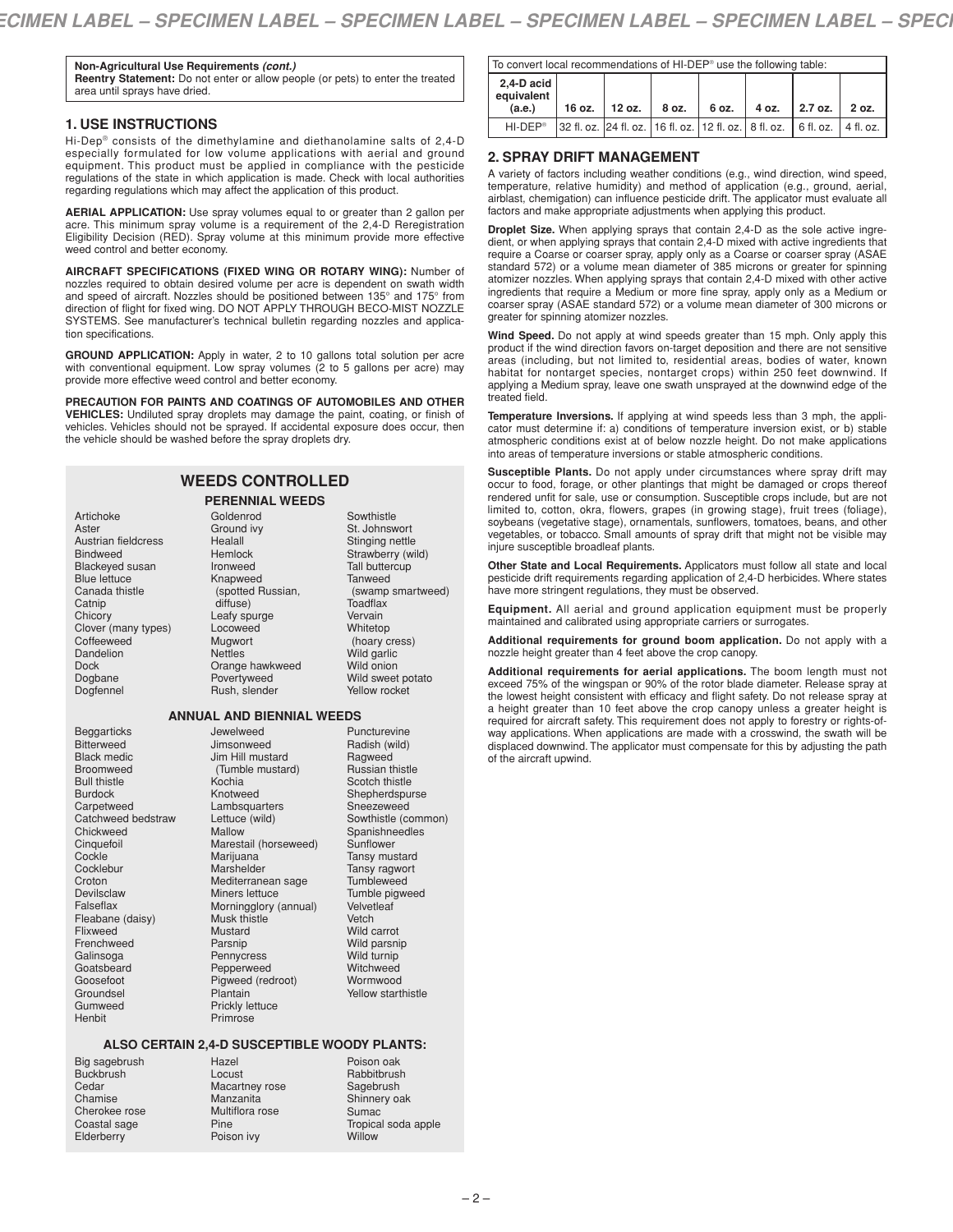**Quick Reference Rates for Crop. See specific crops sections for complete use directions and precautions on following pages.**

# **Broadcast Dosage Rates For Ground And Aerial Applications**

| <b>Application Schedule</b>                                                                                       | <b>Normal Rates</b><br>(usually safe<br>to crops) | Higher rates for special<br>situations (more likely to<br>injure $\cosh^2$ |
|-------------------------------------------------------------------------------------------------------------------|---------------------------------------------------|----------------------------------------------------------------------------|
| <b>WHEAT, BARLEY, OATS, RYE, AND TRITICALE</b>                                                                    |                                                   |                                                                            |
| Spring postemergence<br>wheat, barley, rye, triticale                                                             | $1/4$ to 1.5 pints/A                              | 1.5 to 2.5 pints/ $A$                                                      |
| Spring postemergence oats                                                                                         | $1/2$ to 1 pint/A                                 | 1.5 to 2 pints/A                                                           |
| Preharvest <sup>3</sup> (hard dough<br>stage) wheat, barley,<br>oats, rye                                         | 1 pint/A                                          |                                                                            |
| CORN <sup>1</sup> (THIS PRODUCT IS INTENDED ONLY FOR YELLOW AND<br>WHITE CORN USED FOR GRAIN, FODDER, OR SILAGE.) |                                                   |                                                                            |
| Preplant or Preemergence                                                                                          | 2 pints/A                                         |                                                                            |
| Postemergence <sup>3</sup><br>(up to 8 inches tall)                                                               | $1/2$ to 1 pint/A                                 |                                                                            |
| Postemergence <sup>3</sup><br>(8 inches to tasseling)<br>(use only directed spray)                                | 1 pint/A                                          |                                                                            |
| Preharvest                                                                                                        | 1 to 2 pints/A                                    | 2 to 3 pints/A                                                             |
| <b>GRAIN SORGHUM (MILO)1</b>                                                                                      |                                                   |                                                                            |
| Postemergence<br>(6 to 8 inches tall)                                                                             | $2/3$ to 1 pint/A                                 |                                                                            |
| Postemergence<br>(8 to 15 inches tall)<br>(use only directed spray)                                               | 1 pint/A                                          | 1.5 to 2 pints/A                                                           |
| <b>RICE</b>                                                                                                       |                                                   |                                                                            |
| Post emergent                                                                                                     | 1 to 2.5 pints/A                                  | 2 to 3 pints/A                                                             |
| <b>SUGARCANE</b>                                                                                                  |                                                   |                                                                            |
| Preemergent                                                                                                       | 2 to 4 pints/A                                    |                                                                            |
| Post emergent                                                                                                     | 2 to 4 pints/A                                    |                                                                            |
|                                                                                                                   |                                                   |                                                                            |

1Corn and sorghum hybrids vary in tolerance to 2,4-D; some are easily injured. Before spraying, obtain information on 2,4-D tolerance of specific hybrids and spray only those known to be tolerant to 2,4-D injury. If plants are more than 8 inches tall, use directed spray and keep off corn leaves.

2The higher rates may be needed to handle difficult weed problems in certain areas such as dry conditions, especially in areas west of the Mississippi River. However, do not use unless possible crop injury will be acceptable. Consult State Agricultural Experiment Station or Extension Service Weed Specialists for recommendations or suggestions to fit local conditions.

<sup>3</sup>Apply after the hard dough or dent stage (corn) or after the hard dough stage (wheat) by air or ground equipment to suppress perennial weeds and control tall weeds such as bindweed, cocklebur, dogbane, jimsonweed, ragweed, sunflower, velvetleaf and vines that interfere with harvesting.

# **3. WHEAT, BARLEY, OATS, RYE AND TRITICALE**

| Broadcast Dosage Rates For Ground And Aerial Applications To Wheat,<br>Barley, Oats, Rye, and Triticale. |                                                   |                                                                                        |                                    |  |  |
|----------------------------------------------------------------------------------------------------------|---------------------------------------------------|----------------------------------------------------------------------------------------|------------------------------------|--|--|
| <b>Application Schedule</b>                                                                              | <b>Normal Rates</b><br>(usually safe to<br>crops) | Higher rates for<br>special situations<br>(more likely to<br>injure crop) <sup>1</sup> | Recommended<br><b>Spray Volume</b> |  |  |
| Spring postemergence<br>wheat, barley, rye,<br>triticale                                                 | $1/4$ to 1.5 pints/A                              | 1.5 to 2.5 pints/A                                                                     | 2 to 10 gal/ $A$                   |  |  |
| Spring postemergence<br>oats                                                                             | $1/2$ to 1 pint/A                                 | 1.5 to 2 pints/A                                                                       | 2 to 10 gal/ $A$                   |  |  |
| Preharvest <sup>2</sup> (hard<br>dough stage) wheat.<br>barley, oats, rye                                | 1 pint/A                                          |                                                                                        | 2 to 10 gal/ $A$                   |  |  |

1The higher rates may be needed to handle difficult weed problems in certain areas such as dry conditions, especially in areas west of the Mississippi River. However, do not use unless possible crop injury will be acceptable. Consult State Agricultural Experiment Station or Extension Service Weed Specialists for recommendations or suggestions to fit local conditions.

<sup>2</sup>Apply after the hard dough stage (wheat) by air or ground equipment to suppress perennial weeds and control tall weeds such as bindweed, cocklebur, dogbane, jimsonweed, ragweed, sunflower, velvetleaf and vines that interfere with harvesting.

#### **Limitations on 2,4-D for use on cereal grains (wheat, barley, oats, rye, and triticale)**

| and triticale)                 |                                                                                            |                                                                |                                   |                                     |
|--------------------------------|--------------------------------------------------------------------------------------------|----------------------------------------------------------------|-----------------------------------|-------------------------------------|
| Application<br><b>Schedule</b> | <b>Maximum</b><br>Rate per<br>Application                                                  | <b>Maximum</b><br>Number of<br><b>Applications</b><br>per Year | <b>Minimum</b><br>Spray<br>Volume | <b>Preharvest</b><br>Interval (PHI) |
| Post<br>emergent               | 2.5 pints/A<br>(1.25 lb 2,4-D<br>ae/A                                                      |                                                                | 2 gal/A                           | 14 Days                             |
| Preharvest                     | 1.0 pints/A<br>$(0.5$ lb $2,4$ -D<br>ae/A)                                                 |                                                                | 2 gal/A                           | 14 Days                             |
|                                | ae = Acid Equivalent. Do not exceed the maximum seasonal rate of 3.5 pints (1.75 lb 2,4-D) |                                                                |                                   |                                     |

ae) per acre per season.

**Post emergent:** Spray after crop begins tillering and before the boot stage (usually 4 to 8 inches tall) and weeds are small. Do not apply before the tiller stage nor from early boot through the milk stage.

**Preharvest:** To control large weeds, preharvest treatment can be applied when the grain is in the hard dough stage. Best results will be obtained when soil moisture is adequate for plant growth and weeds are growing well.

**WHEAT - PERENNIAL BROADLEAF WEEDS:** Post emergent: Apply 2 pints of product per acre when weeds are in bud stage, but do not spray crop in the boot to dough stage. The rate of 2 pints of product per acre (1.0 pound acid equivalent per acre) can produce injury to wheat. Balance the severity of your weed problem against the possibility of crop damage. Where perennial weeds are scattered, spot treatments are suggested to minimize the extent of crop injury.

| TANK MIXTURES FOR SMALL GRAINS:                                                                                                                                            |                                   |  |  |
|----------------------------------------------------------------------------------------------------------------------------------------------------------------------------|-----------------------------------|--|--|
| <b>Products</b>                                                                                                                                                            | <b>Amount of Product</b>          |  |  |
| $Hi\text{-}Dep^{\circledcirc} + Gleen^{\circledcirc*}$                                                                                                                     | 1 pint/A + $1/6$ to $1/3$ ounce/A |  |  |
| *Gleen® has been withdrawn from Colorado, Minnesota, Montana, Nebraska, Nebraska<br>Panhandle, North Dakota, South Dakota, New Mexico, Texas Panhandle, and Wyoming, Still |                                   |  |  |

Panhandle, North Dakota, South Dakota, New Mexico, Texas Panhandle, and Wyoming. Still available in South Central Plains and Pacific Northwest. Consult your local DuPont representative for specific recommendations.

#### **4. CORN1 (This product is intended only for yellow and white corn used for grain, fodder, or silage.) Broadcast Dosage Rates For Ground And Aerial Applications To Corn.**

| Broadcast Dosage Hates For Ground And Aerial Applications to Corn. |                                                    |                                                                                           |                     |
|--------------------------------------------------------------------|----------------------------------------------------|-------------------------------------------------------------------------------------------|---------------------|
| <b>Application Schedule</b>                                        | <b>Normal Rates</b><br>(usually safe)<br>to crops) | Higher rates for<br>special situations Recommended<br>(more likely to<br>injure $\cosh^2$ | <b>Spray Volume</b> |
|                                                                    |                                                    |                                                                                           |                     |

| Preplant or<br>Preemergence                           | 2 pints/A         |                  | 2 to 10 gal/ $A$ |
|-------------------------------------------------------|-------------------|------------------|------------------|
| Postemergence <sup>1</sup><br>(up to 8 inches tall)   | $1/2$ to 1 pint/A |                  | 2 to 10 gal/ $A$ |
| Postemergence <sup>1</sup><br>(8 inches to tasseling) |                   |                  |                  |
| (use only directed spray)                             | 1 pint/A          |                  | 2 to 10 gal/ $A$ |
| Preharvest <sup>3</sup>                               | 1 to 2 pints/A    | 2 to 2.5 pints/A | 2 to 10 gal/ $A$ |

<sup>1</sup>Corn hybrids vary in tolerance to 2,4-D; some are easily injured. Before spraying, obtain infor mation on 2,4-D tolerance of specific hybrids and spray only those known to be tolerant to 2,4-D injury. If plants are more than 8 inches tall, use directed spray and keep off corn leaves. <sup>2</sup>The higher rates may be needed to handle difficult weed problems in certain areas such <sup>2</sup>The higher rates may be needed to handle difficult weed problems in certain areas such as dry conditions, especially in areas west of the Mississippi River. However, do not use unless possible crop injury will be acceptable. Consult State Agricultural Experiment Station or Extension Service Weed Specialists for recommendations or suggestions to fit local conditions.

3Apply after the hard dough or dent stage by air or ground equipment to suppress perennial weeds and control tall weeds such as bindweed, cocklebur, dogbane, jimsonweed, ragweed, sunflower, velvetleaf and vines that interfere with harvesting.

**Limitations on 2,4-D for use on corn.**

| Application<br>Schedule                                                                                                                                                                                                                                  | <b>Maximum</b><br>Rate per<br>Application         | <b>Maximum Number</b><br>of Applications<br>per Year | <b>Minimum</b><br><b>Spray</b><br>Volume | Pregrazing<br><b>Interval</b> | <b>Preharvest</b><br>Interval (PHI) |
|----------------------------------------------------------------------------------------------------------------------------------------------------------------------------------------------------------------------------------------------------------|---------------------------------------------------|------------------------------------------------------|------------------------------------------|-------------------------------|-------------------------------------|
| Preplant or<br>Preemergent                                                                                                                                                                                                                               | 2.0 pints/A<br>$(1.0$ lb $2.4 - D$<br>ae/A)       |                                                      | 2 gal/A                                  | ΝA                            | NA.                                 |
| Postemergent                                                                                                                                                                                                                                             | $1.0$ pint/ $A$<br>$(0.5$ lb $2,4$ -D<br>$ae/A$ ) |                                                      | 2 gal/A                                  | 7 Days                        | 7 Days                              |
| Preharvest                                                                                                                                                                                                                                               | 2.5 pints/A<br>$1.25$ lb $2.4 - D$<br>ae/A)       |                                                      | 2 gal/A                                  | 7 Days                        | 7 Days                              |
| ae = Acid Equivalent. Do not exceed the maximum seasonal rate of 5.5 pints (2.75 lb 2.4-D)<br>ae) per acre per season. Do not use treated crop as fodder for 7 days following application.<br>Do not harvest for grain for 7 days following application. |                                                   |                                                      |                                          |                               |                                     |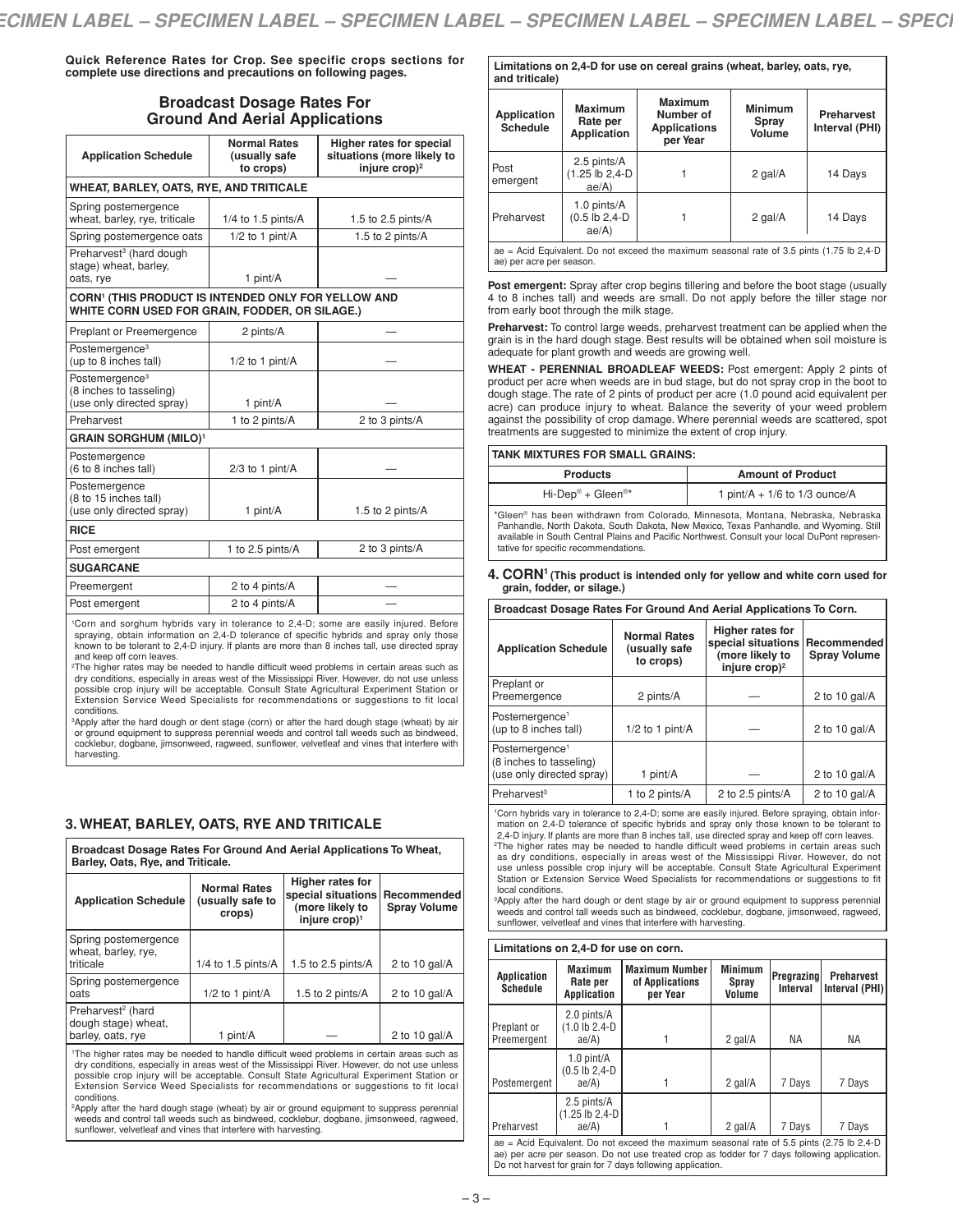**PREPLANT APPLICATIONS FOR NO-TILLAGE AND REDUCED TILLAGE CORN:** Hi-Dep® may be applied prior to planting corn with conservation tillage systems. In no-tillage or reduced tillage systems where corn is planted in previous crop residues, established sod, stale seedbeds, or broadleaf cover crops, Hi-Dep® will control susceptible broadleaf weeds and certain cover crops, Hi-Dep® will not control unemerged broadleaf weeds and may not control the regrowth of certain perennial weeds.

To control emerged and actively growing broadleaf weeds, apply 2 pints of product per acre with spray volumes of 2-10 gallons per acre with ground equipment prior to planting. For less susceptible weeds, tank mixtures are recommended.

To control established legume sod (alfalfa and red clover) or legume cover crops, apply 2 pints of product per acre with spray volumes of 2-10 gallons per acre with ground equipment. Allow 4 to 6 inches of growth for alfalfa and red clover prior to the herbicide application. For improved control of these legumes, Banvel ® Herbicide or Clarity™ Herbicide tank mixtures are recommended.

**TANK MIXTURES FOR PREPLANT APPLICATIONS FOR NO-TILLAGE AND REDUCED TILLAGE CORN:** Hi-Dep®, a mixed amine salt of 2,4-D, may be applied in combination with one or more of the following herbicides for improved control of broadleaf weeds. These tank mixtures must be used according to the most restrictive label limitations and precautions. No label dosage rate should be exceeded. Follow the labeling of each companion product for precautionary statements, directions for use, dosage rates, and application schedules. Tank mixture recommendations are for use only in states where the companion products and application site are registered. In addition, certain states or geographic regions may have established dosage rate limitations. Consult your State Pesticide Control Agency for additional information regarding the maximum use rates.

**This product may be tank mixed with (but not limited to) these herbicides for preplant applications for corn with conservation tillage systems:**

| <b>Common Name</b>       | Trade Names, Including But Not Limited To:                         |  |
|--------------------------|--------------------------------------------------------------------|--|
| atrazine                 | AAtrex <sup>®</sup> Nine-O <sup>®</sup>                            |  |
| atrazine and dicamba     | Marksman <sup>®</sup> Herbicide<br>Bicep <sup>®</sup> 6L Herbicide |  |
| atrazine and metolachlor |                                                                    |  |
| dicamba                  | Banvel <sup>®</sup> Herbicide                                      |  |
|                          | Clarity <sup>™</sup> Herbicide                                     |  |
| glyphosate               | Roundup <sup>®</sup> Herbicide                                     |  |
| metolachlor              | Dual <sup>®</sup> Herbicide                                        |  |
|                          | Dual Magnum™                                                       |  |

**MIXING INSTRUCTIONS FOR FERTILIZER/HERBICIDE COMBINATIONS FOR CORN:** Hi-Dep®, a mixed amine salt of 2,4-D, can be tank mixed with fluid fertilizers. Fertilizer solutions and fertilizer suspensions will vary in density, viscosity, and nutrient analysis and will react differently than water in tank mixture combinations. Because manufacturers may change formulations, the compatibility of tank mixture combinations needs to be verified on a small scale before the tank mixtures are prepared for field applications. ALWAYS CONDUCT A JAR TEST FOR COMPATIBILITY BEFORE PREPARING TANK MIXTURES.

The jar test can be conducted by mixing all components in a small container in proportionate quantities. If the mixture separates after standing and can be mixed readily by shaking, then the mixture can be used and applied with spray equipment providing continuous agitation. If large flakes, sludge, gels or other precipitates form, or if a separate oily layer or oil globules appear, then the herbicide and the liquid fertilizer should not be prepared as a tank mixture.

ALWAYS PREMIX HI-DEP® WITH WATER BEFORE ADDING TO FLUID FERTILIZERS. For liquid nitrogen solutions such as U.A.N., use a premix of 1 part of Hi-Dep® with 4 parts of water or use a premix with a 1:4 ratio of product to water. For other fluid fertilizers such as suspensions, use a premix of 1 part of Hi-Dep® with 50 to 60 parts of water.

Use fluid fertilizers at rates and application schedules that are recommended your State Agricultural Extension Service or fertilizer suppliers.

**PREEMERGENCE:** Apply to soil after planting but before corn emerges.

**EARLY POSTEMERGENCE:** Corn height up to 8 inches, or from the spike stage until 5-leaf corn, or up to 3 weeks after emergence. Apply 0.5 to 1.0 pint of Hi-Dep® per acre as a broadcast treatment. Injury to corn is most likely to occur if applied when corn is growing rapidly under high temperature and high soil moisture conditions. In such situations, use the broadcast rate of 0.5 pint per acre. Delay cultivation for 8 to 10 days after application to allow the corn to overcome any temporary brittleness.

**LATE POSTEMERGENCE:** Corn height greater than 8 inches, or from 6-leaf corn until tasseling, or later than 3 weeks after emergence. Use nozzle extensions or drop nozzles for a directed spray to the inter-row areas only (See Diagram 1). Ensure uniform coverage of target weeds. Direct the spray beneath the corn canopy away from base of the corn plants. Minimize the coverage of the corn leaves and avoid spray deposits in the whorl. Do not apply from tasseling to the hard dough or denting stage.

**Diagram 1: Spray pattern of an even spray nozzle for inter-row applications.**



The broadcast dosage rates must be adjusted for this inter-row application. Specifically, multiply the broadcast dosage rate times the fraction of the row width covered by the spray pattern. Or, use the formulas below to compute the proper dosage rate and spray volumes for this inter-row method of application.

| Dosage Rates per<br><b>Treated Acre</b> | Spray band width, inches<br>Row width, inches | $\mathsf{x}$ | <b>Broadcast Dosage</b><br>Rate per Acre  |
|-----------------------------------------|-----------------------------------------------|--------------|-------------------------------------------|
| Spray Volume per<br><b>Treated Acre</b> | Spray band width, inches<br>Row width, inches | $\mathsf{x}$ | <b>Broadcast Spray</b><br>Volume per Acre |

**TANK MIXTURES FOR EARLY POSTEMERGENCE AND LATE POST-EMERGENCE APPLICATIONS TO CORN:** Hi-Dep®, a mixed amine salt of 2,4-D, may be applied in combination with one or more of the following herbicides for improved control of broadleaf weeds. These tank mixtures must be used according to the most restrictive label limitations and precautions. No label dosage rate should be exceeded. Follow the labeling of each companion product for precautionary statements, directions for use, dosage rates, and application schedules. Tank mixture recommendations are for use only in states where the companion products and application site are registered.

| <b>Product Name</b>                                              | <b>Early Postemergent</b><br><b>Applications</b><br><b>Rate per Application</b> | Late Postemergent<br><b>Applications</b><br><b>Rate per Application</b> |  |
|------------------------------------------------------------------|---------------------------------------------------------------------------------|-------------------------------------------------------------------------|--|
| Hi-Dep <sup>®</sup> plus                                         | Not recommended                                                                 | $1/4$ pint/A<br>$(0.125 \text{ lb } 2.4 \text{ - } D \text{ ae}/A)$     |  |
| Banvel <sup>®</sup> Herbicide                                    | Not recommended                                                                 | $1/2$ pint/A<br>(0.25 lb dicamba ae/A)                                  |  |
| Hi-Dep <sup>®</sup> plus<br>Buctril <sup>®</sup> Brand Herbicide | 1/8 to $1/2$ pint/A<br>(0.06 to 0.025 lb<br>$2,4-D$ ae/A)                       | 1/4 to $1/2$ pint/A<br>(0.125 to 0.25 lb<br>$2,4-D$ ae/A)               |  |
|                                                                  | 1 pint/A<br>(0.25 lb bromoxynil ae/A)                                           | 1.5 pints/A<br>(0.38 lb bromoxynil ae/A)                                |  |

**PREHARVEST:** After the hard dough stage, apply 1 to 2.5 pints of Hi-Dep® as a broadcast treatment with air or ground equipment. High dosage rates (1.5 to 2.5 pints of product per acre) are recommended to suppress bindweed, cocklebur, dogbane, sunflower, and velvetleaf that may interfere with harvesting.

**NOTE FOR ALL APPLICATION SCHEDULES:** Hybrids vary in tolerance to 2,4-D. Some are easily injured. Spray only hybrids known to be tolerant to 2,4-D. Consult the seed company or your State Agricultural Experiment Station or Extension Service Weed Specialist for this information. Follow all directions carefully and ensure proper sprayer calibration.

### **5. GRAIN SORGHUM (MILO)1**

| Broadcast Dosage Rates For Ground And Aerial Applications To Sorghum. |                                                                                                                                    |                  |                                    |  |
|-----------------------------------------------------------------------|------------------------------------------------------------------------------------------------------------------------------------|------------------|------------------------------------|--|
| <b>Application Schedule</b>                                           | Higher rates for<br><b>Normal Rates</b><br>special situations<br>(usually safe<br>(more likely to<br>to crops)<br>injure $\cosh^2$ |                  | Recommended<br><b>Spray Volume</b> |  |
| Postemergence<br>(6 to 8 inches tall)                                 | $2/3$ to 1 pint/A                                                                                                                  |                  | 2 to 10 gal/ $A$                   |  |
| Postemergence<br>(8 to 15 inches tall)<br>(use only directed spray)   | pint/A                                                                                                                             | 1.5 to 2 pints/A | 2 to 10 gal/ $A$                   |  |

1Sorghum hybrids vary in tolerance to 2,4-D; some are easily injured. Before spraying, obtain information on 2,4-D tolerance of specific hybrids and spray only those known to be tolerant to 2,4-D injury. If plants are more than 8 inches tall, use directed spray and keep off sorghum foliage.

2The higher rates may be needed to handle difficult weed problems in certain areas such as dry conditions, especially in areas west of the Mississippi River. However, do not use unless possible crop injury will be acceptable. Consult State Agricultural Experiment Station or Extension Service Weed Specialists for recommendations or suggestions to fit local conditions.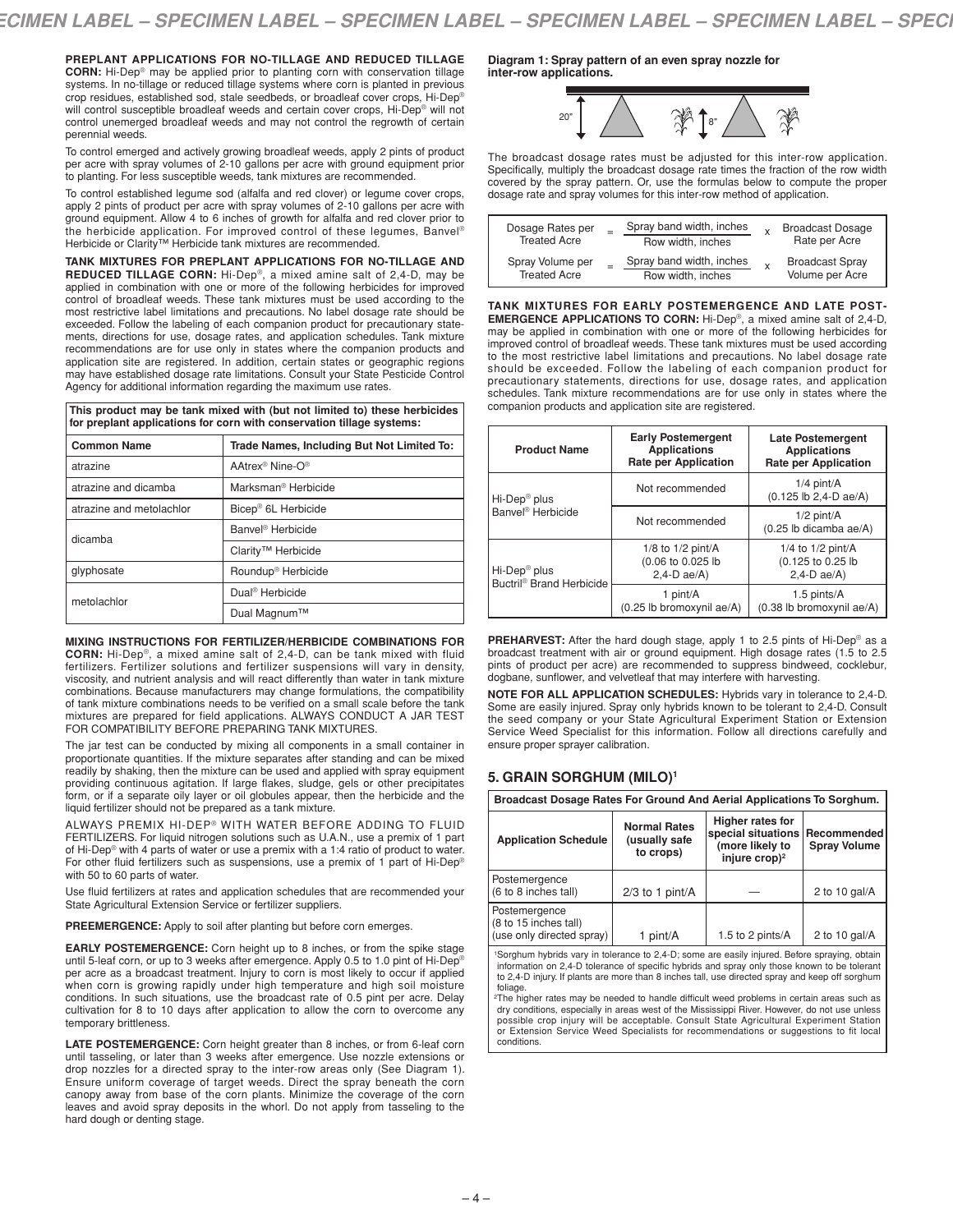| Limitations on 2,4-D use on grain sorghum.                                                                                                                                                                                                                                                                                         |                                                                                                                                                                               |  |         |         |  |
|------------------------------------------------------------------------------------------------------------------------------------------------------------------------------------------------------------------------------------------------------------------------------------------------------------------------------------|-------------------------------------------------------------------------------------------------------------------------------------------------------------------------------|--|---------|---------|--|
| <b>Application</b><br><b>Schedule</b>                                                                                                                                                                                                                                                                                              | <b>Minimum</b><br><b>Maximum Number</b><br><b>Preharvest</b><br><b>Maximum Rate</b><br>of Applications<br>Interval<br>Spray<br>per Application<br>Volume<br>per Year<br>(PHI) |  |         |         |  |
| 2.0 pints/A<br>Postemergent<br>$(1.0 \text{ lb } 2.4 \text{ -} D \text{ ae}/A)$                                                                                                                                                                                                                                                    |                                                                                                                                                                               |  | 2 gal/A | 30 Days |  |
| ae = Acid Equivalent. Do not exceed the maximum seasonal rate of 2.0 pint $(1.0 \text{ lb } 2.4 \text{--} D \text{ a}e)$<br>per acre per season. Do not harvest grain for 30 days following application. Do not permit<br>meat or dairy animals to consume treated crop as fodder or forage for 30 days following<br>applications. |                                                                                                                                                                               |  |         |         |  |

**PREPLANT APPLICATIONS FOR NO-TILLAGE AND REDUCED TILLAGE GRAIN SORGHUM(MILO):** Hi-Dep®, a mixed amine salt of 2,4-D, may be applied prior to planting grain sorghum with conservation tillage systems. In no-tillage or reduced tillage systems where grain sorghum is planted in previous crop residues, established sod, stale seedbeds, or broadleaf cover crops, Hi-Dep® will control susceptible broadleaf weeds and certain cover crops. Hi-Dep® will not control unemerged broadleaf weeds and may not control the regrowth of certain perennial weeds.

To control emerged and actively growing broadleaf weeds, apply 1.5 pints of product per acre with spray volumes of 1 to 10 gallons per acre with ground equipment prior to planting. For less susceptible weeds or over-wintering weeds, tank mixtures are recommended.

**TANK MIXTURES FOR PREPLANT APPLICATIONS FOR NO-TILLAGE AND REDUCED TILLAGE GRAIN SORGHUM:** Hi-Dep®, a mixed amine salt of 2,4-D, may be applied in combination with one or more of the following herbicides for improved control of broadleaf weeds. These tank mixtures must be used according to the most restrictive label limitations and precautions. No label dosage rate should be exceeded. Follow the labeling of each companion product for precautionary statements, directions for use, dosage rates, and application schedules. Tank mixture recommendations are for use only in states where the companion products and application site are registered. In addition, certain states or geographic regions may have established dosage rate limitations. Consult your State Pesticide Control Agency for additional information regarding the maximum use rates.

**This product may be tank mixed with (but not limited to) these herbicides for preplant applications for grain sorghum with conservation tillage systems:**

| <b>Common Name</b> | Trade Names, Including But Not Limited To: |
|--------------------|--------------------------------------------|
| Atrazine           | Aatrex <sup>®</sup> Nine-O®                |
| Dicamba            | Banvel <sup>®</sup> Herbicide              |
| Glyphosate         | Roundup <sup>®</sup> Herbicide             |

**POSTEMERGENT APPLICATIONS FOR GRAIN SORGHUM (MILO):** Postemergent applications of Hi-Dep® are recommended during the 4-leaf stage up to the boot stage of the grain sorghum. Broadcast applications are recommended for the 4 to 6-leaf stage of grain sorghum or approximately 14 to 21 days after emergence. Only directed sprays to the inter-rows are recommended for the 6-leaf stage until the boot stage of the grain sorghum or approximately 21 to 50 days after emergence.

#### **Application Schedules for Grain Sorghum (Milo):**



**EARLY POSTEMERGENCE:** Grain sorghum height of 4 to 8 inches, or from 4-leaf until 6 leaf grain sorghum, or approximately 14 to 21 days after emergence. Apply 2/3 to 1 pint of Hi-Dep® per acre as a broadcast treatment. Temporary crop injury can be expected under conditions of high soil moisture and high air temperature. If it is necessary to apply under these conditions, use no more than 2/3 pint of product per acre.

**LATE POSTEMERGENCE:** Grain sorghum height greater than 8 inches, or from 6-leaf stage until boot stage of grain sorghum, or approximately 21 to 50 days after

emergence. Use nozzle extensions or drop nozzles for a directed spray to the inter-row areas only. (See Diagram 1 shown in the instructions for corn.) Ensure uniform coverage of target weeds. Direct the spray beneath the sorghum canopy away from base of the grain sorghum plants. Minimize the coverage of the grain sorghum leaves and avoid spray deposits in the whorl. Do not apply after the boot stage of grain sorghum.

The broadcast dosage rates must be adjusted for this inter-row application. Specifically, multiply the broadcast dosage rate times the fraction of the row width covered by the spray pattern. Or, use the formulas below to compute the proper dosage rate and spray volumes for this inter-row method of application.

| Dosage Rates per<br><b>Treated Acre</b> | Spray band width, inches<br>Row width, inches | <b>Broadcast Dosage</b><br>Rate per Acre  |
|-----------------------------------------|-----------------------------------------------|-------------------------------------------|
| Spray Volume per<br><b>Treated Acre</b> | Spray band width, inches<br>Row width, inches | <b>Broadcast Spray</b><br>Volume per Acre |

**GRAIN SORGHUM TANK MIXTURES FOR EARLY POSTEMERGENCE AND LATE POSTEMERGENCE APPLICATIONS:** Hi-Dep®, a mixed amine salt of 2,4-D, may be applied in combination with one or more of the following herbicides for improved control of broadleaf weeds. These tank mixtures must be used according to the most restrictive label limitations and precautions. No label dosage rate should be exceeded. Follow the labeling of each companion product for precautionary statements, use directions, dosage rates, and application schedules. Tank mixture recommendations are for use only in states where the companion products and application site are registered.

| <b>Product Name</b>                  | <b>Early Postemergent</b><br><b>Applications</b><br><b>Rate per Application</b> | Late Postemergent<br><b>Applications</b><br><b>Rate per Application</b>           |
|--------------------------------------|---------------------------------------------------------------------------------|-----------------------------------------------------------------------------------|
| Hi-Dep <sup>®</sup> plus             | 1/4 to $1/2$ pint/A<br>(0.125 to 0.25 lb 2.4-D ae/A)                            | Not recommended                                                                   |
| Banvel <sup>®</sup> Herbicide        | $1/2$ pint/A<br>(0.25 lb dicamba ae/A)                                          | Not recommended                                                                   |
| Hi-Dep <sup>®</sup> plus             | 1/8 to $1/2$ pint/A<br>(0.06 to 0.25 lb 2,4-D ae/A)                             | 1/4 to $1/2$ pint/A<br>$(0.125 \text{ to } 0.25 \text{ lb } 2.4 \text{ -D ae/A})$ |
| Buctril <sup>®</sup> Brand Herbicide | 1 pint/A<br>(0.25 lb bromoxynil ae/A)                                           | 1.5 pints/A<br>(0.38 lb bromoxynil ae/A)                                          |

**NOTE FOR ALL APPLICATION SCHEDULES:** Hybrids vary in tolerance to 2,4-D. Some are easily injured. Spray only hybrids known to be tolerant to 2,4-D. Consult the seed company or your State Agricultural Experiment Station or State Agricultural Extension Service for this information.

### **6. SOYBEANS (PREPLANT ONLY)**

**PRODUCT INFORMATION:** Hi-Dep® is a mixed amine salt of 2,4-D that provides postemergence control of many susceptible annual and perennial broadleaf weeds. Hi-Dep® may be applied prior to planting soybeans to provide foliar burndown control of susceptible annual and perennial broadleaf weeds and certain broadleaf cover crops such as those listed on this label. Hi-Dep® should only be applied preplant to soybeans in situations such as reduced tillage production systems, where emerged weeds are present. Apply only according to the application instructions given below.

**MIXING INSTRUCTIONS:** Mix Hi-Dep® only with water, unless otherwise directed on this label. Compatible crop oil concentrates, agricultural surfactants and fluid fertilizers approved for use on growing crops may increase the herbicidal effectiveness of 2,4-D on certain weeds and may be added to the spray tank. It is recommended that additives be certified by the Chemical Producers and Distributors Association (CPDA). Read and follow all directions and precautions on this label and on all labels of adjuvants or fertilizers mixed with this product.

**APPLICATION PROCEDURES:** Apply using air or ground equipment in sufficient gallonage to obtain adequate coverage of weeds. Use 2 or more gallons of water per acre in aerial equipment and in ground equipment.

| Limitations on 2.4-D applications (single and sequential) to soybeans                                          |                                            |                                                      |                                   |                                                                          |  |
|----------------------------------------------------------------------------------------------------------------|--------------------------------------------|------------------------------------------------------|-----------------------------------|--------------------------------------------------------------------------|--|
| Application<br>Schedule-<br>Preplant                                                                           | <b>Maximum Rate</b><br>per Application     | <b>Maximum Number</b><br>of Applications<br>per Year | <b>Minimum</b><br>Spray<br>Volume | <b>Planting</b><br><b>Interval before</b><br>planting<br><b>Soybeans</b> |  |
| Single<br>Application                                                                                          | 1.0 pint/A<br>$(0.5$ lb $2,4$ -D<br>ae/A)  |                                                      | 2 gal/A                           | 15 Days                                                                  |  |
| Two or<br>Sequential<br>Applications                                                                           | 1.0 pint/A<br>$(0.5$ lb $2,4$ -D<br>ae/A)  | 2                                                    | 2 gal/A                           | 30 Days                                                                  |  |
| Single<br>Application                                                                                          | 2.0 pints/A<br>$(1.0$ lb $2,4$ -D<br>ae/A) |                                                      | 2 gal/A                           | 30 Days                                                                  |  |
| ae = Acid Equivalent. Do not exceed the maximum seasonal rate of 2.0 pints $(1.0 \text{ lb } 2,4-\text{ D a})$ |                                            |                                                      |                                   |                                                                          |  |

per acre per season.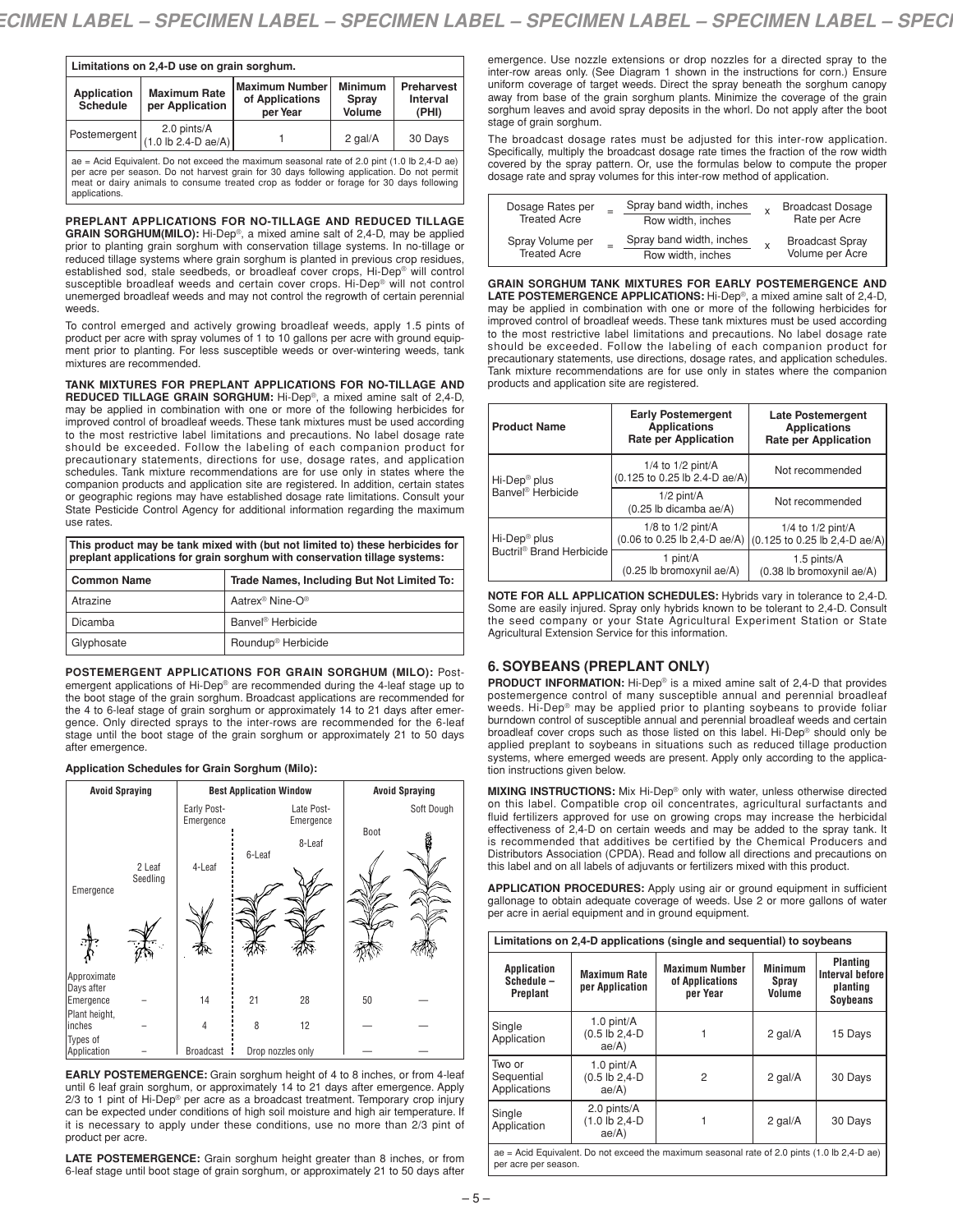### **WEEDS CONTROLLED**

Mousetail

| Alfalfa*                      |
|-------------------------------|
| Bindweed*                     |
| <b>Bullnettle</b>             |
| Bittercress, smallflowered    |
| Buttercup, smallflowered      |
| Carolina geranium             |
| Cinquefoil, common and rough  |
| Clover, red*                  |
| Cocklebur, common             |
| Dandelion                     |
| Dock, curly*                  |
| Eveningprimrose, cutleaf      |
| Garlic, wild*                 |
| <b>Horseweed or Marestail</b> |
| Ironweed                      |
| Lambsquarters, common         |
| Lettuce, prickly              |
| Morningglory, annual          |

Mustard, wild Onion, wild\* Pennycress, field Plantain Purslane, common Ragweed, common Ragweed, giant Shepherdspurse Smartweed, Pennsylvania Sowthistle, annual Speedwell Thistle, Canada\* Thistle, bull Velvetleaf Vetch, hairy\* Virginia copperleaf

\*These species are only partially controlled.

In general, weeds should be small, actively growing and free of stress caused by extremes in climatic conditions, diseases, or insect damage at the time of treatment. The response of individual weed species to Hi-Dep® is variable. Consult your local county or State Agricultural Extension Service or crop consultant for advice.

**APPLICATION RESTRICTIONS AND PRECAUTIONS FOR SOYBEANS (PREPLANT):** IMPORTANT NOTICE: Unacceptable injury to soybeans planted in fields previously treated with Hi-Dep® may occur. Whether or not soybean injury occurs and the extent of the injury will depend on weather (temperature and rainfall) from herbicide application until soybean emergence and agronomic factors such as the amount of weed vegetation and previous crop residue present. Injury is more likely under cool rainy conditions and where there is less weed vegetation and crop residue present. In fields previously treated with 2,4-D, plant soybean seed as deep as practical or at least 1.5 to 2.0 inches deep. Adjust the press wheel of the planter, if necessary, to ensure that planted seed is completely covered.

### **7. RICE (Not for use in California)**

| Broadcast Dosage Rates For Ground And Aerial Applications To Rice.                                                                                                                                                        |  |  |  |  |
|---------------------------------------------------------------------------------------------------------------------------------------------------------------------------------------------------------------------------|--|--|--|--|
| <b>Higher rates for</b><br><b>Normal Rates</b><br>special situations<br>Recommended<br><b>Application Schedule</b><br>(usually safe<br>(more likely to<br><b>Spray Volume</b><br>to crops)<br>injure $\cosh$ <sup>1</sup> |  |  |  |  |
| 1 to 2.5 pints/A<br>2 to 3 pints/A<br>2 to 10 gal/ $A$<br>Post emergent                                                                                                                                                   |  |  |  |  |

<sup>1</sup>The higher rates may be needed to handle difficult weed problems in certain areas such as dry conditions, especially in areas west of the Mississippi River. However, do not use unless possible crop injury will be acceptable. Consult State Agricultural Experiment Station or Extension Service Weed Specialists for recommendations or suggestions to fit local conditions.

| Limitations on 2,4-D for use on rice.                                                                                                                      |                                                                                                                                                                               |  |  |  |  |  |
|------------------------------------------------------------------------------------------------------------------------------------------------------------|-------------------------------------------------------------------------------------------------------------------------------------------------------------------------------|--|--|--|--|--|
| Application<br>Schedule                                                                                                                                    | <b>Minimum</b><br><b>Maximum Number</b><br>Preharvest<br><b>Maximum Rate</b><br>of Applications<br><b>Interval</b><br>Spray<br>per Application<br>Volume<br>per Year<br>(PHI) |  |  |  |  |  |
| Post<br>3.0 pints/A<br>$(1.5 \text{ lb. } 2.4 \text{ - } D \text{ ae}/A)$<br>2 $qal/A$<br>60 Days<br>emergent                                              |                                                                                                                                                                               |  |  |  |  |  |
| $ae = Acid$ Equivalent. Do not exceed the maximum seasonal rate of 3.0 pints of product or<br>1.5 pounds of 2.4-D acid equivalent per acre per use season. |                                                                                                                                                                               |  |  |  |  |  |

**APPLICATION TIMING:** Apply in the late tillering stage of rice development, at the time of first joint development (first to second green ring), usually 6 to 9 weeks after emergence. Do not apply after panicle initiation, after rice internodes exceed 1/2 inch, at early seeding, early panicle, boot, flowering, or early heading growth stages. Refer to the diagram below.



Applications of this product prior to or after the window of application are not recommended. Rice treated with this product at the seedling stages, early tillering stages, late jointing, booting, and heading stages may be severely injured.

NOTE: Some rice varieties under certain conditions can be injured by 2,4-D. Therefore, before spraying, consult local State Agricultural Extension Service or University Specialists for appropriate rates and timing of 2,4-D sprays

### **8. SUGARCANE**

Use up to 2 applications per year. Consult your State Agricultural Experiment Station or Extension Service Weed Specialists for recommendations to fit local conditions.

| Broadcast Dosage Rates For Ground And Aerial Applications To Sugarcane.                                             |                |                  |  |  |  |
|---------------------------------------------------------------------------------------------------------------------|----------------|------------------|--|--|--|
| <b>Normal Rates</b><br>Recommended<br><b>Application Schedule</b><br>(usually safe to crops)<br><b>Spray Volume</b> |                |                  |  |  |  |
| Preemergent                                                                                                         | 2 to 4 pints/A | 2 to 10 gal/ $A$ |  |  |  |
| Post emergent                                                                                                       | 2 to 4 pints/A | 2 to 10 gal/ $A$ |  |  |  |

| Limitations on 2,4-D for applications to sugarcane. |                                        |                                                           |                                   |                                        |  |  |  |
|-----------------------------------------------------|----------------------------------------|-----------------------------------------------------------|-----------------------------------|----------------------------------------|--|--|--|
| Application<br><b>Schedule</b>                      | <b>Maximum Rate</b><br>per Application | <b>Maximum Number</b><br>of Applications per<br>Cropcycle | <b>Minimum</b><br>Spray<br>Volume | <b>Preharvest</b><br>Interval<br>(PHI) |  |  |  |
| Preemergent                                         | 4 Pints/A<br>$(2.0$ lb. ae/A)          |                                                           | 2 gal/A                           | Harvest at<br>crop maturity            |  |  |  |
| Post emergent                                       | 4 Pints/A<br>$(2.0$ lb. ae/A)          |                                                           | 2 gal/A                           | Harvest at<br>crop maturity            |  |  |  |
|                                                     |                                        |                                                           |                                   |                                        |  |  |  |

= Acid Equivalent. Do not exceed the maximum seasonal rate of 8 pints of product or 4.0 pounds of 2,4-D acid equivalent per acre per season. Do not harvest cane prior to crop maturity.

#### **9. FALLOW LAND AND STUBBLE (crop stubble on idle land, or postharvest to crops, or between crops)**

Annual weeds: Use 1 to 2 quarts of product per acre. Apply when weeds are actively growing. Perennial weeds: Use 2 quarts of product per acre on weeds such as Canada thistle (apply in late bud or early bloom), field bindweed (50% or greater bloom) and other perennial weeds listed.

| <b>Application</b><br>Schedule                                                                                                                                                                                                                                                                                                                                                                                                                                                                                                                                | Limitations of 2,4-D for fallow land (crop stubble on idle land, or<br>post harvest applications to crops, or applications between crops).<br><b>Maximum Rate</b><br>per Application | <b>Maximum</b><br>Number of<br><b>Applications</b><br>per Year | <b>Minimum</b><br>Interval<br>Between<br><b>Applications</b> | Planting<br>Interval for<br><b>Crops Named</b><br>as Use Sites   Interval for<br>on this Label Other Crops | <b>Planting</b> | <b>Preharvest</b><br>Interval<br>(PHI) |
|---------------------------------------------------------------------------------------------------------------------------------------------------------------------------------------------------------------------------------------------------------------------------------------------------------------------------------------------------------------------------------------------------------------------------------------------------------------------------------------------------------------------------------------------------------------|--------------------------------------------------------------------------------------------------------------------------------------------------------------------------------------|----------------------------------------------------------------|--------------------------------------------------------------|------------------------------------------------------------------------------------------------------------|-----------------|----------------------------------------|
| Post<br>emergent                                                                                                                                                                                                                                                                                                                                                                                                                                                                                                                                              | 4 pints/A<br>$(2.0 \text{ lb } 2.4 - D)$<br>ae/A)                                                                                                                                    | 2                                                              | 30 Days                                                      | 29 Days                                                                                                    | 30 Days         | 7 Days                                 |
| ae = Acid Equivalent. Do not exceed the maximum seasonal rate of 8 pints of product or 4.0 pounds of<br>2.4-D acid equivalent per acre per season. Within 29 days of application, plant only those crops named<br>as use sites on this or other registered 2.4-D products. Labeled crops may be at risk for crop injury or<br>loss when planted too soon after application especially in the first 14 days after application. Do not<br>use treated crop as fodder for 7 days following application. Recommended spray volume is 2 to<br>10 gallons per acre. |                                                                                                                                                                                      |                                                                |                                                              |                                                                                                            |                 |                                        |

**TANK MIXTURES FOR FALLOW:** Hi-Dep®, a mixed amine salt of 2,4-D, can be applied as a tank mixture with Banvel ® Herbicide and Roundup® Herbicide to broaden the spectrum of weed control. In order to assure maximum safety and weed control follow all precautions and limitations on this label and the labels of products used in tank mixtures with Hi-Dep®.

| <b>TANK MIXTURES FOR FALLOW</b>                                |                                        |  |  |
|----------------------------------------------------------------|----------------------------------------|--|--|
| <b>AMOUNT OF PRODUCT</b><br><b>PRODUCTS</b>                    |                                        |  |  |
| $Hi\text{-}Dep^{\circledast} + Banvel^{\circledast}$ Herbicide | $3 \text{ pints/A} + 1 \text{ pint/A}$ |  |  |
| Hi-Dep <sup>®</sup> + Roundup <sup>®</sup> Herbicide           | 1 to 2 pints/ $A + 1/2$ to 1 pint/ $A$ |  |  |

### **10. PASTURE AND RANGELAND**

Pasture and Rangeland such as established grass pastures, rangeland, and perennial grasslands not in agricultural production. Hi-Dep® may be applied postemergence to newly seeded and established grasses grown in pastures, rangelands and Conservation Reserve Program (CRP) acres.

**NEWLY SEEDED AREAS (Applications after the 5 to 6-leaf stage of grass seedlings):** Hi-Dep® may be applied to newly seeded perennial grasses or to the newly seeded grasses grown with a companion/cover crop such as small grains. Postemergent applications of this product are recommended only after the 5 to 6-leaf stage of the grass seedlings. Or, do not apply this product prior to the beginning of tillering of the perennial grass seedlings. Perennial grasses have shown tolerance to this product when the grass seedlings have tillered and have developed an adequate secondary root system. Apply 3/4 to 1 pint of Hi-Dep® as a broadcast treatment to control annual broadleaf weeds. Biennial and perennial weeds may require follow-up or sequential treatments.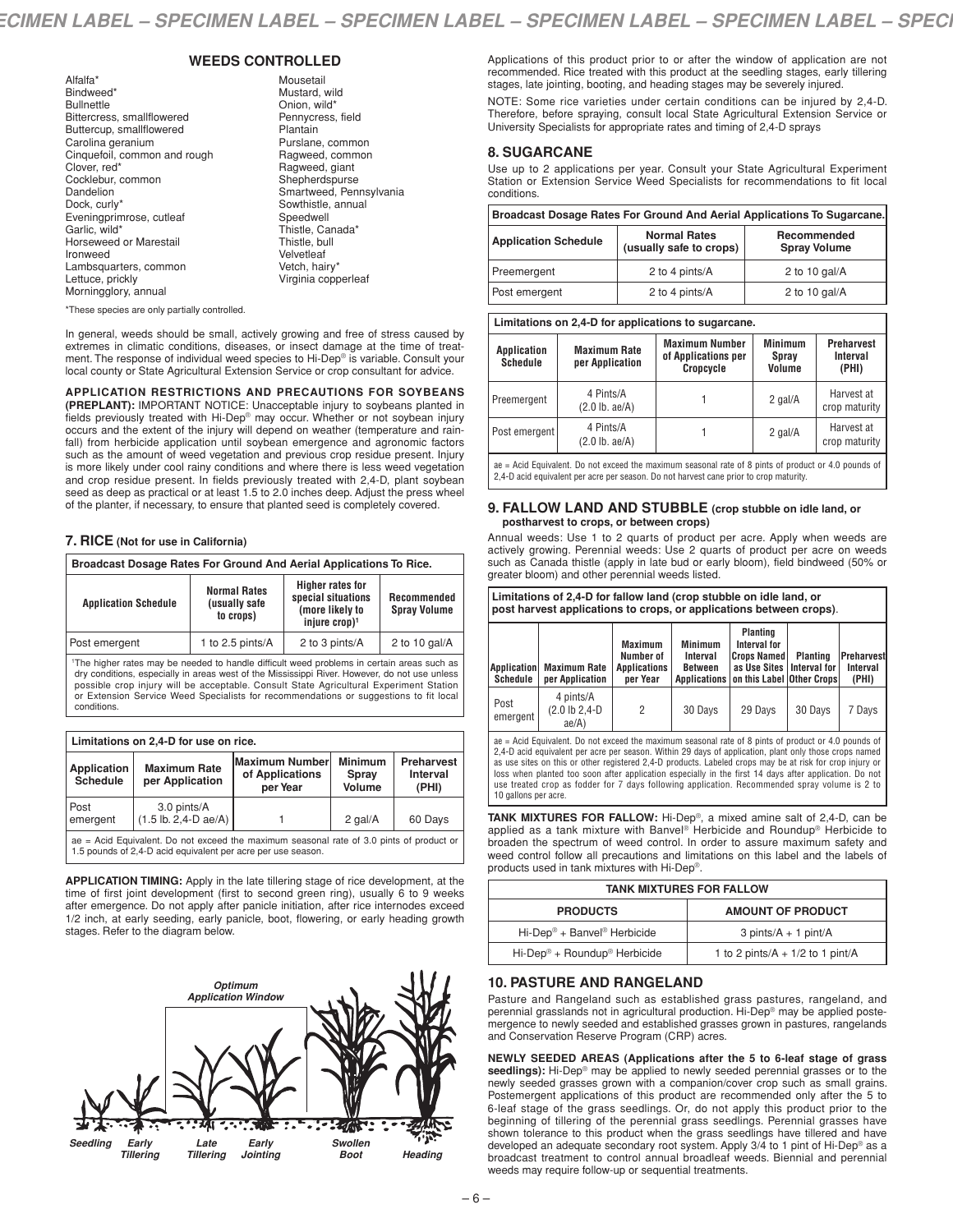**ESTABLISHED PERENNIAL GRASS STANDS:** Established grass stands are defined as perennial grasses that have been planted one or more seasons before the application of this product. Treatments of Hi-Dep® may injure or kill legumes including alfalfa, clovers, lespedezas, sweet clover, trefoils and vetches. Also, treatments of this product may be injurious and may reduce the seedling growth of buffalograss, bentgrass, kleingrass, sideoats grama, and switchgrass.

**Broadcast application rates with ground and aerial equipment to Pasture and Rangeland such as established grass pastures, rangeland, and perennial grasslands not in agricultural production.**

| <b>Weed Types</b>                                                                                      | Rate per<br><b>Application</b>                           | Recommended<br><b>Spray Volume</b> | <b>When to Apply</b>                                                                     |  |  |  |
|--------------------------------------------------------------------------------------------------------|----------------------------------------------------------|------------------------------------|------------------------------------------------------------------------------------------|--|--|--|
| Susceptible annual and<br>biennial broadleaf<br>weeds                                                  | 1.0 quarts/A<br>$(1.0 \text{ lb } 2.4 - \text{ D }ae/A)$ | 2 to 10 gal/ $A$                   | Spring or fall during<br>active growth.                                                  |  |  |  |
| Moderately susceptible<br>biennial and perennial<br>broadleaf weeds                                    | 1.0 to 2.0 quarts/ $A$<br>(1.0 to 2.0)<br>$2.4-D$ ae/A)  | 2 to 10 gal/ $\overline{A}$        | Spring or fall during<br>seedling to rosette<br>stage.                                   |  |  |  |
| For difficult to control<br>weeds and woody<br>plants                                                  | 2.0 quarts/A<br>(2.0 lb 2,4-D ae/A)                      | 2 to 10 gal/ $A$                   | Spring or fall during<br>bud to bloom stage.<br>A second application<br>may be required. |  |  |  |
| Spot treatment                                                                                         | 2.0 quarts/A<br>(2.0 lb 2,4-D ae/A)                      | 2 to 10 gal/ $A$                   |                                                                                          |  |  |  |
| ae = Acid Equivalent. Do not use on alfalfa, clover or other legumes. Do not use on newly seeded areas |                                                          |                                    |                                                                                          |  |  |  |

until grass is well established.

#### **Limitations on 2,4-D pasture and rangeland (established grass pastures, rangeland, and perennial grasslands, not in agricultural production.**

| Application <br>Schedule                                                                                                                                                                                                                                                                                                                                                                                               | <b>Maximum Rate</b><br>per Application | <b>Maximum</b><br>Number of<br><b>Applications</b><br>per Year | <b>Minimum</b><br>Interval<br><b>Between</b><br><b>Applications</b> | <b>Minimum</b><br>Spray<br>Volume | Pregrazing<br>Interval | <b>Preharvest</b><br>Interval<br>(PHI) |  |
|------------------------------------------------------------------------------------------------------------------------------------------------------------------------------------------------------------------------------------------------------------------------------------------------------------------------------------------------------------------------------------------------------------------------|----------------------------------------|----------------------------------------------------------------|---------------------------------------------------------------------|-----------------------------------|------------------------|----------------------------------------|--|
| Post<br>emergent                                                                                                                                                                                                                                                                                                                                                                                                       | 2.0 quarts/A<br>(2.0 lb 2.4-D<br>ae/A) | 2                                                              | 30 Days                                                             | 2 gal/A                           | 0 Days                 | 7 Days                                 |  |
| ae = Acid Equivalent. Do not exceed the maximum seasonal rate of 1 gallon (4.0 lb 2,4-D ae) per acre per<br>season. Do not apply within 30 days of the previous application. Do not cut forage for hay within<br>7 days of application. If grass is to be cut for hay, the Agricultural Use Requirements for the Worker<br>Protection Standard (MDS) are annicable. For program lands such as the Conservation Reserve |                                        |                                                                |                                                                     |                                   |                        |                                        |  |

Protection Standard (WPS) are applicable. For program lands such as the Conservation Reserve Program, consult program rules to determine whether grass or hay may be used. The more restrictive requirements of the program rules or this labeling must be followed.

**Spray Volumes:** Use a minimum spray volume of 2.0 gallons per acre for ground and aerial applications.

**TANK MIXTURES FOR PASTURE AND RANGELAND [AND LEAFY SPURGE**

**CONTROL]:** Hi-Dep®, a mixed amine salt of 2,4-D, can be applied as a tank mixture with Banvel ® Herbicide or Tordon® 22K to broaden the spectrum of weed control. To assure maximum safety and weed control, follow all precautions and limitations on this label and the labels of products used in tank mixtures with Hi-Dep®.

| <b>Products</b>                                         | <b>Amount of Product</b>                                    |  |  |
|---------------------------------------------------------|-------------------------------------------------------------|--|--|
| $Hi\text{-}Dep^{\circledast} + Banve\$                  | 1 to 2 quarts/ $A + 1$ to 2 pints/ $A$                      |  |  |
| Hi-Dep <sup>®</sup> + Tordon <sup>®</sup> 22K           | 1 to 2 quarts/ $A + 1/4$ to 2 pints/ $A$                    |  |  |
| Hi-Dep <sup>®</sup> + Tordon <sup>®</sup> 22K + Banvel® | 1 to 2 quarts/ $A + 1/4$ to 2 pints/ $A + 1/2$ to 1 qt/ $A$ |  |  |

# **SPOT TREATMENTS**

**with Hi-Dep® alone as a high volume foliar treatment.**

**High Volume Leaf Stem Treatments of Individual Plants or Small Areas with Backpack Sprayers, Knapsack Sprayers, Power Sprayers, Spray Guns, or Other Ground Equipment** — This method is appropriate for sparse infestations of brush or woody species, for small areas, or for areas where broadcast applications are not feasible. Woody species including multiflora rose, Macartney rose, southern wild rose, and willow baccharis may be controlled with spot treatments. Perennial weeds including Canada thistle (late bud to early bloom), bull thistle (bud stage), musk thistle (spring or fall in rosette or early bud stage), leafy spurge (early to late bloom), and field bindweed (80% or greater bloom) may be effectively controlled with spot treatments of Hi-Dep®. For Hi-Dep® alone, mix 2.0 gallons of Hi-Dep® per 100 gallons of water (2.0% spray concentration). Spray volumes will depend upon the height, density, and type of weeds/brush. Thorough coverage of the leaves, stems, trunks, and root collars is essential. Apply as a spray-to-wet application for the best results. Coverage should be thorough for individual plants and use sufficient pressure to penetrate the center of large clumps (e.g. multiflora rose).

**MESQUITE MANAGEMENT IN PERMANENT GRASS PASTURE AND RANGE-**LAND: Hi-Dep® and three tank mixtures have proven effective on mesquite in pasture and rangeland in Texas, Oklahoma, Arizona, and New Mexico. Hi-Dep® can be tank mixed with Reclaim® Herbicide, Remedy® Herbicide, and Grazon® PC Herbicide for use on pasture and rangeland in accordance with the most restrictive

of label limitations and precautions. No label dosages should be exceeded.

Hi-Dep®, Reclaim® Herbicide, and Remedy® Herbicide are classified as General Use Pesticides. However, Grazon® PC Herbicide is classified as a Restricted-Use Pesticide. Two terms of the restrictions include the following: 1. For retail sale to and use only by Certified Applicators or persons under their direct supervision and only for those uses covered by the Certified Applicators certification. 2. Commercial Certified Applicators must also ensure that all persons involved in these activities are informed of the precautionary statements.

**APPLICATION SCHEDULES:** The appropriate growth stage of mesquite for effective control occurs in the spring or early summer after the mesquite has fully leafed out and has turned dark green in color. Do not apply when the mesquite beans are elongating. The best environmental conditions include soil temperatures above  $75^{\circ}F$  (24 $\circ$ C) at the depth of 12 to 18 inches and adequate soil moisture for plant

| <b>Foliar Broadcast Treatments Using Aerial and Ground Equipment</b>                                                                                                                        |                                            |                                                         |                                                            |                                                        |  |
|---------------------------------------------------------------------------------------------------------------------------------------------------------------------------------------------|--------------------------------------------|---------------------------------------------------------|------------------------------------------------------------|--------------------------------------------------------|--|
| Tank Mix and<br><b>Application Rate</b>                                                                                                                                                     | <b>Approved</b><br><b>States</b>           | <b>Spray Volume</b>                                     | Rate of<br><b>Surfactant for</b><br><b>Water Solutions</b> | <b>Emulsifiers for</b><br>Oil:Water<br><b>Emulsion</b> |  |
| $Hi-Dep^*$<br>2 quarts/A<br>$(1.9$ lb $2,4-D$ ae/A)                                                                                                                                         | New Mexico<br>Oklahoma<br>Texas<br>Arizona | Aerial<br>$>2$ to 4 gal/A<br>Ground<br>2 to 10 gal/ $A$ |                                                            |                                                        |  |
| $Hi-Dep^*$<br>1.0 quarts/A<br>$(0.95 \text{ lb } 2.4 \text{ - } D \text{ ae}/A)$<br>PLUS<br>Reclaim <sup>®</sup> Herbicide<br>0.34 to 0.67 quarts/A<br>(0.25 to 0.50 lb<br>clopyralid ae/A) | New Mexico<br>Oklahoma<br>Texas            | Aerial<br>$\geq$ 2 gal/A<br>Ground<br>10 to 20 gal/A    | $0.25\%$ v/v                                               | Such as<br>Sponto 712,<br>Triton X-100                 |  |

For Reclaim® Herbicide tank mix: Do not spray pastures containing desirable forbs, especially legumes, unless injury to such plants can be tolerated. Do not treat more than once a year. Fall treatments are not recommended.

| Hi-Dep <sup>®</sup><br>1.0 quarts/A<br>$(0.95 \text{ lb } 2, 4 \text{ - } D \text{ ae}/A)$<br><b>PLUS</b><br>Remedy <sup>®</sup> Herbicide<br>0.50 quarts/A<br>(0.50 lb triclopyr<br>ae/A) | New Mexico<br>Oklahoma<br>Texas<br>Arizona | Aerial<br>$\geq$ 2 gal/A<br>$\leq 4$ gal/A for<br>South Texas Mixed<br>Brush)<br>Ground<br>$>10$ gal/A | Aerial<br>$0.25\%$ v/v<br>Ground<br>$0.50\%$ v/v | Such as<br>Sponto 712,<br>Triton X-100 |
|--------------------------------------------------------------------------------------------------------------------------------------------------------------------------------------------|--------------------------------------------|--------------------------------------------------------------------------------------------------------|--------------------------------------------------|----------------------------------------|

For Remedy® Herbicide tank mix: Do not spray pastures containing desirable forbs, especially legumes such as clover, unless injury or loss of plants can be tolerated. Withdraw livestock from treated forage at least 3 days before slaughter during the year of treatment. Do not allow lactating dairy animals to graze treated areas until the next growing season following application of this product. Do not harvest hay for 14 days after application.

| Hi-Dep <sup>®</sup><br>1.0 quart/A<br>$(0.95 \text{ lb } 2, 4 \text{ - } D \text{ ae}/A)$ |            | Aerial<br>$\geq$ 2 gal/A          |              |                             |
|-------------------------------------------------------------------------------------------|------------|-----------------------------------|--------------|-----------------------------|
| <b>PLUS</b>                                                                               | New Mexico | $\leq 4$ gal/A for<br>South Texas |              | Such as                     |
| Grazon <sup>®</sup> PC                                                                    | Oklahoma   | Mixed Brush)                      | $0.50\%$ v/v | Sponto 712,<br>Triton X-100 |
| Herbicide and/or<br>Tordon 22K                                                            | Texas      | Ground                            |              |                             |
| $0.5$ to 1.0 quart/A                                                                      |            | 10 to 25 gal/A                    |              |                             |
| (0.25 to 0.50 lb<br>picloram ae/A)                                                        |            |                                   |              |                             |

For Grazon® PC Herbicide tank mix: Do not transfer livestock from treated areas onto broadleaf crop areas without first allowing 7 days of grazing on untreated grass pasture. Otherwise, urine may contain enough picloram to cause injury to sensitive broadleaf plants. Do not spray pastures if the forage legume component is desired. Grazon® PC Herbicide may injure or kill legumes. Also, new legume seedings may not be successful if made within 2 years following application of this herbicide. Do not treat with Grazon® PC Herbicide (Picloram) more than once a year.

**Water Solution Spray Preparation:** Hi-Dep® diluted with water forms a solution. Agricultural surfactants such as X-77 Spreader® are recommended for tank mixtures with water alone. Drift control additives such as Nalco-Trol ® may be used in reducing drift. It is recommended that additives be certified by the Chemical Producers and Distributors Association (CPDA). Read and follow all directions and precautions on this label and on all labels of adjuvants or fertilizers mixed with this product.

**Oil:Water Emulsion Spray Preparation:** Oil in water emulsions may increase the effectiveness of the tank mixtures when compared to spray mixtures with water alone. Oil in water emulsions include oil [(diesel fuel, kerosene, fuel oil, or mineral oil)], an emulsifier, and the herbicides. Always use a jar test to check compatibility before preparing tank mixtures. Emulsifiers such as Sponto® 712 or Triton® X-100 must be used for adequate stability in oil-water emulsions. Drift control agents such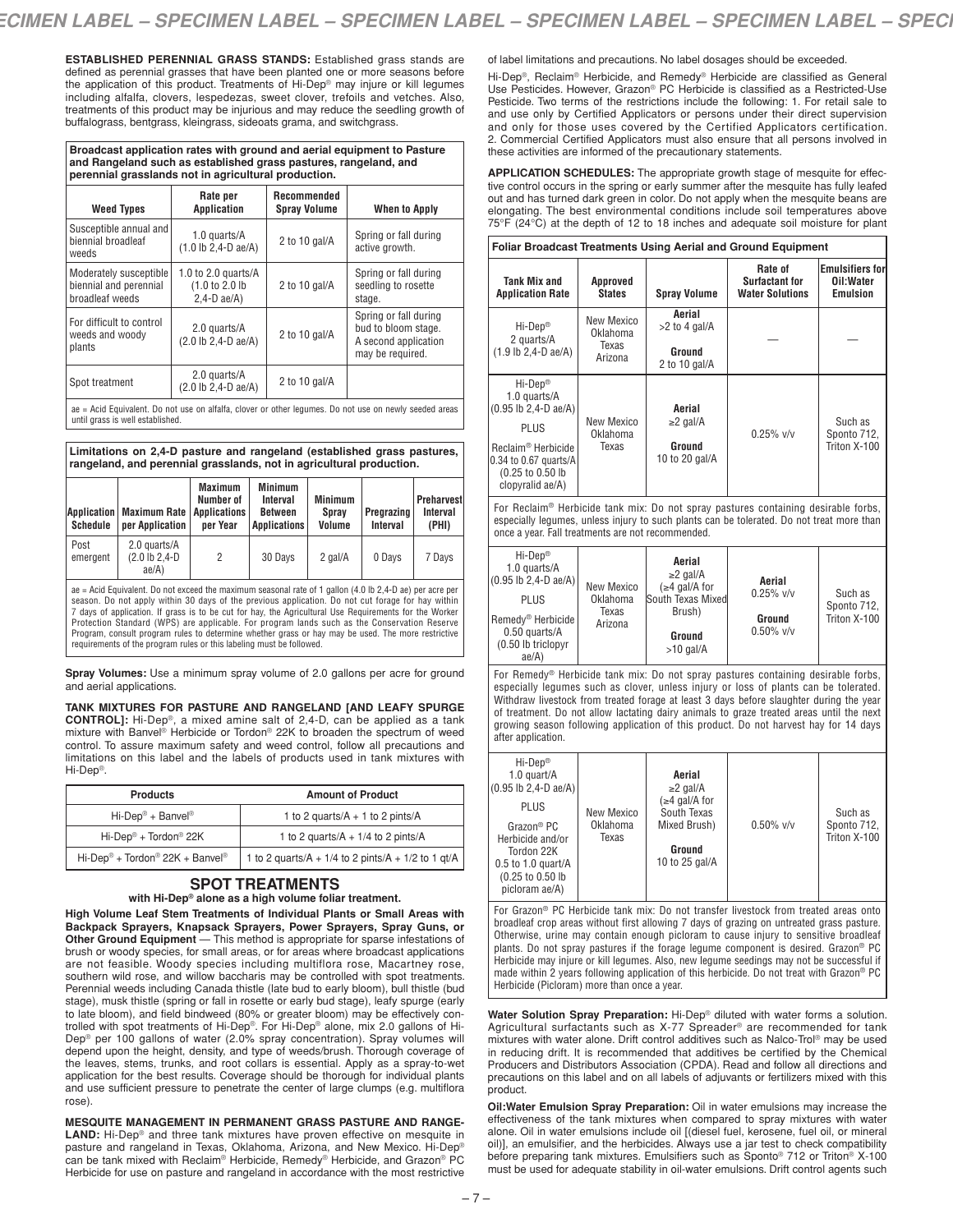as Nalco-Trol ® may be used in reducing drift. **Aerial Applications:** Prepare an oilwater emulsion with a 1:5 ratio by adding a premix of oil and emulsifier to the total spray mixture at the ratio of 1 part oil to 5 parts of water. Do not use more than one gallon of oil per acre. **Ground Application:** The amount of oil in the spray mixture will range from 5% to 10% (Reclaim® Herbicide or Remedy® Herbicide tank mixes) or 15% to 20% (Grazon® PC Herbicide tank mixes) or the total spray mixture, and the maximum rate of oil should not exceed 1.0 gallon per acre.

### **SPOT TREATMENTS**

**of mesquite with Hi-Dep® plus Reclaim® as a high volume foliar treatment HIGH VOLUME LEAF STEM TREATMENTS OF INDIVIDUAL MESQUITE PLANTS WITH BACKPACK SPRAYERS, KNAPSACK SPRAYERS, POWER SPRAYERS, SPRAY GUNS, OR OTHER GROUND EQUIPMENT:** This method is appropriate for sparse infestations of mesquite trees less than 6 to 8 feet in height<br>or as a follow-up treatment in subsequent or different growing seasons. Hi-Dep® may be applied alone or in combination with Reclaim® in a dilution with water or in an oil-water emulsion.

For Hi-Dep® alone, mix 2.0 gallons of Hi-Dep® per 100 gallons of water (2.0%<br>spray concentration). For Hi-Dep® plus Reclaim® tank mixture, mix 1 gallon of<br>Hi-Dep® plus 0.5 to 0.75 gallon of Reclaim® Herbicide per 100 gallo (1.0% and 0.5 to 0.75% spray concentration of Hi-Dep® and Reclaim®, respectively). See spray preparation table below for mixing 100 gallons of spray.

| Spray Preparation Table for Mixing 100 Gallons of Spray Solution |  |
|------------------------------------------------------------------|--|
|                                                                  |  |
|                                                                  |  |

|                                                                   | Amounts of Products to Make 100 Gallons of Spray Solution |                                 |                        |                                 |                   |                                                          |  |
|-------------------------------------------------------------------|-----------------------------------------------------------|---------------------------------|------------------------|---------------------------------|-------------------|----------------------------------------------------------|--|
| <b>Application Type</b><br>and Spray<br>Concentration             | $Hi-Dep®$ ,<br>Gallons                                    | $Reclain®$ ,<br>Gallons         | Water.<br>Gallons      | $OII$ <sup>1</sup> .<br>Gallons | $X-77$<br>Gallons | Spreader <sup>2</sup> Emulsifier <sup>3</sup><br>Gallons |  |
| <b>Water Dilution</b><br>$2.0\%$ v/v                              | $2.0$ gal                                                 |                                 | 98.0 gal               |                                 |                   |                                                          |  |
| <b>Water Dilution</b><br>$1.0\%$ v/v +<br>$(0.5$ to $0.75\%$ v/v) | $1.0$ gal                                                 | 0.5 <sub>to</sub><br>$0.75$ gal | 98.0 to<br>98.25 gal   |                                 | $0.25$ gal        |                                                          |  |
| Oil Emulsion<br>$1.0\%$ v/v +<br>$(0.5$ to $0.75\%$ v/v)          | $1.0$ gal                                                 | 0.5 <sub>to</sub><br>$0.75$ gal | $93.1$ to<br>93.40 gal | $5.0$ gal                       |                   | $0.12$ gal                                               |  |

1 Add oil to the total spray mixture at the rate of 5% (vol./vol.), but do not use more than 1 gallon of oil per acre for this oil-water emulsion.

2 Nonionic agricultural surfactants may be substituted for X-77 Spreader®.

3 Triton® X-100, Sponto® 712 or other emulsifiers are added at the rate of 3 fl.ozs. per gallon of oil.

It is recommended that additives be certified by the Chemical Producers and Distributors Association (CPDA). Read and follow all directions and precautions on this label and on all labels of adjuvants or fertilizers mixed with this product.

Spray volumes will depend upon the density and height of the mesquite plants. Thorough coverage of the leaves, stems, trunks, and root collars is essential. Apply as a spray-to-wet application for the best results. However, do not exceed one application of 1 1/3 pints per acre per year of Reclaim® Herbicide.

#### **11. GRASS SEED CROPS**

Use 1 to 4 pints of product per acre in spring or fall to control broadleaf weeds in grass being grown for seed. Do not apply from early boot to the milk stage. Spray seedling grass only after the 5-leaf stage, using 3/4 to 1 pint of product per acre to control small seedling weeds. After the grass is well established, higher rates of up to 4 pints of product per acre can be used to control hard-to-kill annual or perennial weeds. For best results, apply when soil moisture is adequate for good growth. NOTE: Do not use on bentgrass unless grass injury can be tolerated.

| Limitations on 2,4-D applications to grass seed crops.                                                          |                                           |                                                      |                                                              |                                   |                                        |  |
|-----------------------------------------------------------------------------------------------------------------|-------------------------------------------|------------------------------------------------------|--------------------------------------------------------------|-----------------------------------|----------------------------------------|--|
| <b>Use Site</b>                                                                                                 | <b>Maximum Rate</b><br>per Application    | <b>Maximum Number</b><br>of Applications<br>per Year | <b>Minimum</b><br>Interval<br><b>Between</b><br>Applications | <b>Minimum</b><br>Spray<br>Volume | <b>Preharvest</b><br>Interval<br>(PHI) |  |
| Grass Seed<br>Crops                                                                                             | 4.0 pints/A<br>$(2.0$ lb $2,4-D$<br>ae/A) | 2                                                    | 21 Days                                                      | 2 gal/A                           | 7 Days                                 |  |
| $\lambda$ ae = Acid Equivalent. Do not exceed the maximum seasonal rate of 8.0 pints (4.0 lb 2.4-D ae) per acre |                                           |                                                      |                                                              |                                   |                                        |  |

per season, excluding spot treatments. Do not cut forage for hay/straw within 7 days of application.

### **12. SOD FARMS**

**POSTEMERGENT APPLICATIONS:** Hi-Dep® may be applied to newly seeded and established grasses grown for sod. These cool season and warm season turfgrass species may be treated: **Cool Season Turf:** Kentucky bluegrass, Perennial ryegrass, Tall fescue, Red or fine leaf fescues, Mixtures of cool season species such as Kentucky bluegrass, tall fescue, and perennial ryegrass. **Warm Season Turf:** Common bermudagrass, Hybrid bermudagrass, Bahiagrass, Zoysiagrass, Buffalograss.

**Prohibitions and advisories:** Do not apply this product to bentgrass, carpetgrass, centipedegrass, dichondra, St. Augustinegrass and turfgrass where desirable<br>clovers are present. Treatments of Hi-Dep® may injure or kill legumes including<br>alfalfa. clovers. lespedezas. sweet clover. trefoils and vetches. product may be injurious and may reduce the seedling growth of buffalograss.

**NEWLY SEEDED AREAS: (Applications after the 5 to 6-leaf stage of grass seedlings)** Perennial grasses have shown tolerance to this product when the grass seedlings have tillered and have developed an adequate secondary root

system. Postemergent applications of this product are recommended only after the 5 to 6-leaf stage of the grass seedlings. Do not apply this product before the beginning of tillering of the perennial grass seedlings. Generally, delay the application of this product until after the second or third mowing.

Apply 3/4 to 1 pint of Hi-Dep® per acre as a broadcast treatment to control annual broadleaf weeds. Best results can be obtained with applications to broadleaf weeds that are actively growing. Only emerged broadleaf weeds present at the time of application will be controlled or suppressed. Biennial and perennial weeds may require follow-up or sequential treatments.

**ESTABLISHED PERENNIAL GRASS STANDS ON SOD FARMS: (Application to stands planted one or more seasons)** Established grass stands are defined as perennial grasses that have been planted one or more seasons before the application of this product. Best results can be obtained with applications to broadleaf weeds that are actively growing

| sequential (split) broadcast applications.<br>Amount of<br>Recommended                                                                                                                                                                                                                                                    |                                                       |                      |                                                        |  |  |  |
|---------------------------------------------------------------------------------------------------------------------------------------------------------------------------------------------------------------------------------------------------------------------------------------------------------------------------|-------------------------------------------------------|----------------------|--------------------------------------------------------|--|--|--|
| <b>Weed Types</b>                                                                                                                                                                                                                                                                                                         | Hi-Dep®                                               | <b>Spray Volumes</b> | <b>When to Apply</b>                                   |  |  |  |
| Annual Broadleaf                                                                                                                                                                                                                                                                                                          | $3/4$ to 1 pint/A<br>(0.38 to 0.5 lb 2,4-D<br>ae/A)   | 2 to 10 $qal/A$      | Spring or fall during<br>active growth.                |  |  |  |
| Biennial                                                                                                                                                                                                                                                                                                                  | 1.5 to 4 pints/ $A$<br>(0.75 to 2.0 lb 2,4-D<br>ae/A) | 2 to 10 gal/ $A$     | Spring or fall during<br>seedling to rosette<br>stage. |  |  |  |
| 1.5 to 4 pints/A<br>Spring or fall during<br>Perennial<br>(0.75 to 2.0 lb 2.4-D)<br>2 to 10 gal/ $A$<br>bud to bloom stage.<br>ae/A)                                                                                                                                                                                      |                                                       |                      |                                                        |  |  |  |
| Use the higher rate within the range specified for tall vegetation, dense canopies, weeds beyond the<br>suggested growth stage, or during adverse conditions. Use the lower rate (1.5 to 2.0 pints/A) within the<br>range specified for hybrid bermudagrass (1.5 pts/A, bahiagrass (1.5 to 2.0 pints/A), zoysiagrass, and |                                                       |                      |                                                        |  |  |  |

buffalograss.

Biennial and perennial weeds may require follow-up or sequential treatments.

**Spray Volumes:** Use a minimum spray volume of 2.0 gallons per acre for ground and aerial applications.

#### **Limitations on 2,4-D applications to sod farms.**

| <b>Use Site</b> | <b>Maximum Rate I</b><br>per Application | <b>Maximum Number</b><br>of Applications<br>per Year | <b>Minimum</b><br>Interval<br><b>Between</b><br><b>Applications</b> | <b>Minimum</b><br><b>Spray</b><br>Volume | <b>Preharvest</b><br><b>Interval</b><br>(PHI) |
|-----------------|------------------------------------------|------------------------------------------------------|---------------------------------------------------------------------|------------------------------------------|-----------------------------------------------|
| Sod farms       | 4.0 pints/A<br>(2.0 lb 2,4-D<br>ae/A)    |                                                      | 21 Days                                                             | 2 gal/A                                  | 7 Days                                        |

ae = Acid Equivalent. Do not exceed the maximum seasonal rate of 8.0 pints (4.0 lb 2,4-D ae) per acre per season, excluding spot treatments. Do not cut forage for hay within 7 days of application.

#### **CULTURAL PRACTICES OF SOD FARMS:**

These cultural practices may affect the level of weed control: **Irrigation:** Delay irrigation until 6 to 8 hours after treatment. **Mowing:** Delay mowing until 1 to 2 days after treatment. **Plant-back interval:** Generally, a 30 day period after treatment is adequate for reseeding.

#### **13. NONCROPLAND**

**Noncropland including fencerows, hedgerows, roadsides, drainage ditchbanks, firebreaks, highway rights-of-way, utility rights-of-way, airports/airfields, vacant lots and industrial sites.**

Applications to non-cropland areas are not applicable to treatment of commercial timber or other plants being grown for sale or other commercial use, or for commercial seed production, or for research purposes.

**Broadcast applications to annual and perennial weeds in noncropland:** Airfields, Roadsides, Vacant Lots and Drainage Ditchbanks. Apply to emerged weeds. For best results, treat when weeds are young and actively growing. Use 1.0 to 2.0 quarts of product per acre. The maximum application rate to noncropland sites is 2.0 quarts (4 pints) of product per acre per application per site. Minimum spray volume: Use 2 or more gallons of spray solution per acre. Number of applications: Limited to 2 applications per year.

| <b>Target</b><br>species         | Application<br>schedule | <b>Maximum Rate</b><br>per Application                                           | <b>Maximum</b><br>Number of<br><b>Applications</b><br>per year | <b>Minimum</b><br>Interval<br>between<br>applications | <b>Minimum</b><br><b>Sprav</b><br>Volume |
|----------------------------------|-------------------------|----------------------------------------------------------------------------------|----------------------------------------------------------------|-------------------------------------------------------|------------------------------------------|
| Annual and<br>perennial<br>weeds | Broadcast               | 2.0 quarts/A or<br>4 pints/A<br>$(2.0 \text{ lb } 2.4 - \text{ D } \text{ae/A})$ | 2                                                              | 30 Days                                               | 2 gal/A                                  |

**Broadcast applications to woody plants:** Apply to trees and brush when foliage is fully expanded and plants are actively growing. Up to 1.0 gallon of product per acre (4.0 lbs. acid equivalent per acre) may be applied in a single application. The maximum noncropland application rate for tree, brush and woody plant control is 1.0 gallon of product per acre per application per site.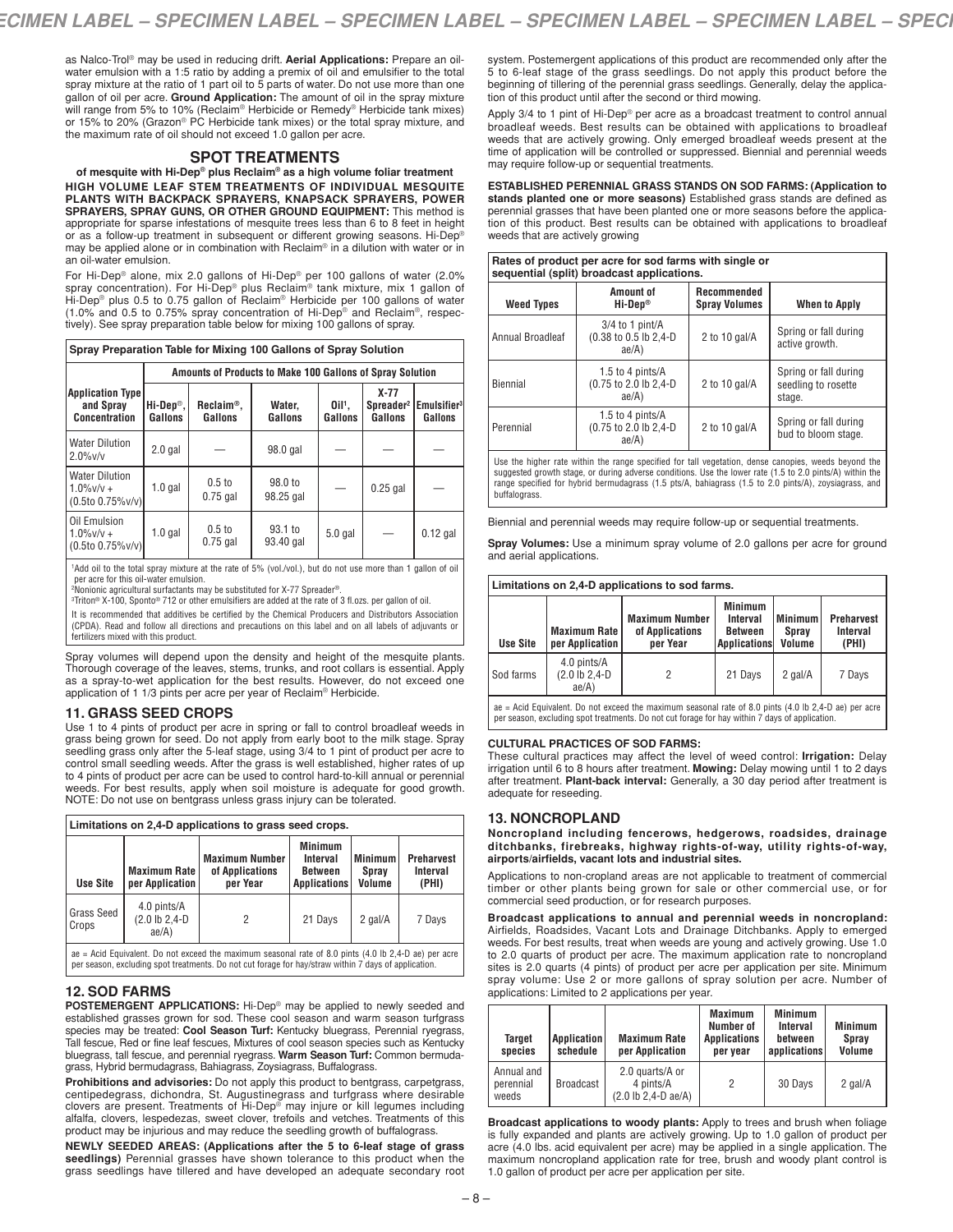| Target<br>species | <b>Application</b><br>schedule         | <b>Maximum Rate</b><br>per Application                                         | <b>Maximum Number</b><br>of Applications<br>per year | Minimum<br>Interval betweenl<br>applications |
|-------------------|----------------------------------------|--------------------------------------------------------------------------------|------------------------------------------------------|----------------------------------------------|
| Woody<br>plants   | Broadcast and<br>high volume<br>foliar | 1.0 gal/A or<br>8 pints/A<br>$(4.0 \text{ lb } 2.4 \text{ - } D \text{ ae}/A)$ |                                                      | N/A                                          |

**High volume foliar applications (100 to 400 gallons per acre):** Apply 0.25 to 1.0 gallon of product per acre with adequate water or apply a 0.25 to 1.0% vol/vol spray solution as a full cover spray with high volume equipment. Use the lower spray concentrations in the range for susceptible species and use the higher spray concentrations within the range for hard-to-control species, for mature plants during the late summer or under adverse environmental conditions (e.g. drought). The maximum seasonal application rate for trees, brush and woody plant control is 1.0 gallon of product per acre per application per site

Spray broadleaf weeds, woody plants or mixed brush uniformly and thoroughly by wetting all leaves, stems, bark and root collars. The total volume of spray solution required for adequate coverage of solid stands of mixed brush can range from 100 to 400 gallons of spray solution per treated acre. The spray preparation chart for applications on a spray-to-wet basis is shown below.

**Woody Plants:** Instructions for preparing 100 to 400 gallons of spray solution at 0.25 to 1.0% spray concentration with water for high volume foliar applications.

|                | Amount of Product Needed for Spray Concentration of:          |             |            |            |  |  |  |
|----------------|---------------------------------------------------------------|-------------|------------|------------|--|--|--|
| Spray solution | 0.25%                                                         | 0.33%       | 0.5%       | 1.0%       |  |  |  |
| $100$ gal/A    | $0.25$ gal.                                                   | $0.33$ gal. | $0.5$ gal. | $1.0$ gal. |  |  |  |
| $200$ gal/A    | $0.5$ gal.                                                    | $0.67$ gal. | $1.0$ gal. |            |  |  |  |
| 300 gal/A      | $0.75$ gal.                                                   | $1.0$ gal.  |            |            |  |  |  |
| $400$ gal/A    | $1.0$ gal.                                                    |             |            |            |  |  |  |
|                | Equal measures: 1 gallon = 4 guarts = 8 pints = $128$ fl. oz. |             |            |            |  |  |  |

**For Backpack sprayers, knapsack sprayers, and hand-pressurized pump sprayers**

**Woody Plants:** Instructions for preparing 1 to 3 gallons of spray solution at 0.25 to 1.0% spray concentration with water for high volume foliar applications.

| <b>Gallons of</b>                                                     | Amount Of Product Needed for Spray Concentration of: |               |               |               |  |
|-----------------------------------------------------------------------|------------------------------------------------------|---------------|---------------|---------------|--|
| Water                                                                 | 0.25%                                                | 0.33%         | 0.5%          | 1.0%          |  |
|                                                                       | 2 teaspoons                                          | 3 teaspoons   | 4 teaspoons   | 8 teaspoons   |  |
| 2                                                                     | 4 teaspoons                                          | 2 tablespoons | 3 tablespoons | 6 tablespoons |  |
| 3                                                                     | 2 tablespoons                                        | 3 tablespoons | 4 tablespoons | 8 tablespoons |  |
| Equal measures: 1 fl. oz. = 2 Tablespoons (Tbs.) = 6 Teaspoons (tsp.) |                                                      |               |               |               |  |

Dosage rates per acre depend on the density of brush and/or weeds. For small broadleaf weeds, use the lower rate. Heavy dense stands of brush require the high rate with higher water volume. To effectively control brush, all leaves, stems and suckers should be thoroughly wetted to the ground. Apply when plants come into full leaf (spring) to the time plants begin to go dormant. Best results are obtained when brush and broadleaf weeds are young and actively growing. Do not cut brush until the herbicide has translocated throughout the plant causing root death.

**For Concentrate Injection:** Use 1 to 2 ml. of concentrate per injection site. The injector bit must penetrate the inner bark.

#### **Spot treatments for annual and perennial weeds Backpack sprayers, knapsack sprayers, and hand-pressurized pump sprayers:**

Instructions for preparing 1 to 3 gallons of spray solution at 0.25 to 1.0% spray concentration with water for high volume foliar applications.

| <b>Gallons of</b>                                                     | Amount Of Product Needed for Spray Concentration of: |               |               |               |  |
|-----------------------------------------------------------------------|------------------------------------------------------|---------------|---------------|---------------|--|
| Water                                                                 | 0.25%                                                | 0.33%         | 0.5%          | $1.0\%$       |  |
|                                                                       | 2 teaspoons                                          | 3 teaspoons   | 4 teaspoons   | 8 teaspoons   |  |
| 2                                                                     | 4 teaspoons                                          | 2 tablespoons | 3 tablespoons | 6 tablespoons |  |
| 3                                                                     | 2 tablespoons                                        | 3 tablespoons | 4 tablespoons | 8 tablespoons |  |
| Equal measures: 1 fl. oz. = 2 Tablespoons (Tbs.) = 6 Teaspoons (tsp.) |                                                      |               |               |               |  |

## **14. FORESTS (Forest Site Preparation):**

For use in desiccation/controlled burning programs, use 0.5 to 1 gallon per acre of Hi-Dep<sup>®</sup> in tank mixes with other herbicides labeled for forestry site preparation (e.g. Garlon®, Tordon®, Arsenal ® Applicators Concentrate). Use sufficient water to achieve uniform wetting of target brush species. Do not exceed 25 gallons total spray per acre. Do not apply as a stand release or cover spray to established conifers as injury may result. The maximum application rate to all forestry sites is 4.0 quarts per acre (4 pounds 2,4-D acid equivalent per broadcast application, and the number of broadcast applications is limited to one per year). Seasonal: The

maximum seasonal application rate with one broadcast application to forestry sites is 4.0 quarts/A (4 pounds 2,4-D acid equivalent per acre per year).

**FOREST TREE INJECTION:** To control unwanted hardwood trees make injections as near the root collar as possible using one injection per inch of trunk's diameter at breast height. For resistant species such as hickory, injections should overlap. For best results injections should be made during the growing season, May 15 to October 1. Use only one injection application per year.

**For Concentrate Injection**: Use 1 to 2 ml. of concentrate per injection. The injector bit must penetrate the inner bark.

### **15. ORNAMENTAL TURFGRASS**

# Broadcast applications to annual and perennial weeds in Ornamental<br>Turfgrass (Lawns, Golf Courses, Cemeteries, and Parks)

Use 1.0 to 1.5 quarts of product per acre. The maximum application rate is 1.5 quarts of product per acre per application (1.5 lbs 2,4-D acid equivalent per acre per application). The maximum number of broadcast applications is limited to 2 per year. The maximum seasonal rate is 3.0 quarts of product per acre (3.0 lbs 2,4-D acid equivalent per acre), excluding spot treatments.

Do not use on dichondra or other herbaceous groundcovers. Do not use on creeping grasses such as bentgrass except for spot treating nor on newly seeded turf until grass is well established. Reseeding of lawns should be delayed following treatment. With spring application, reseed in the fall; with fall application, reseed in the spring. Legumes are usually damaged or killed. Deep rooted perennial weeds such as bindweed and Canada thistle may require repeated applications.

| <b>SPOT TREATMENT: Ornamental Turfgrass:</b> Use a 0.5% to 1% spray concentra-         |
|----------------------------------------------------------------------------------------|
| tion or mix 2/3 to 1.33 fl. oz. of product with 1.0 gallon of water. Prepare the spray |
| solution by mixing in water as per the following table:                                |

| <b>Desired</b> | <b>Spray Concentration</b>                                            |                                  |                                    |                                   |  |  |
|----------------|-----------------------------------------------------------------------|----------------------------------|------------------------------------|-----------------------------------|--|--|
| Volume         | 0.5%                                                                  | 0.75%                            | $1\%$                              | 1.5%                              |  |  |
| 1 gallon       | 0.67 fluid ounce<br>(4 teaspoons)                                     | 1 fluid ounce<br>(2 Tablespoons) | 1.33 fluid ounces<br>(8 teaspoons) | 2 fluid ounces<br>(4 Tablespoons) |  |  |
| 25 gallons     | 1 pint                                                                | $1.5$ pint                       | 2 pints                            | 3 pints                           |  |  |
| 100 gallons    | 0.5 gallon                                                            | 0.75 gallon                      | 1 gallon                           | 1.5 gallon                        |  |  |
|                | $2$ Toblespoons $-1$ fl.oz 1 tesspoon $-1/2$ Toblespoon $-0.17$ fl.oz |                                  |                                    |                                   |  |  |

2 Tablespoons = 1 fl.oz. 1 teaspoon = 1/3 Tablespoon = 0.17 fl.oz.

# **STORAGE AND DISPOSAL**

Do not contaminate water, food, or feed by storage or disposal.

**PESTICIDE STORAGE:** Store in original container in a locked storage area inaccessible to children or pets. Keep from freezing.

**PESTICIDE DISPOSAL:** Pesticide wastes are acutely hazardous. Improper disposal of excess pesticide, spray mixture, or rinsate is a violation of Federal law. If these wastes cannot be disposed of by use according to label instructions, contact your State Pesticide or Environmental Control Agency, or the Hazardous Waste Representative at the nearest EPA Regional Office for guidance.

#### **For nonrefillable containers equal to or less than 5 gallons:**

**CONTAINER HANDLING:** Nonrefillable container. Do not reuse or refill this container. Offer for recycling, if available, or puncture and dispose of in a sanitary landfill, or by incineration, or, if allowed by state and local authorities, by burning. If burned, stay out of smoke.

Triple rinse or pressure rinse container (or equivalent) promptly after emptying.

Triple rinse as follows: Empty the remaining contents into application equipment or a mix tank and drain for 10 seconds after the flow begins to drip. Fill the container 1/4 full with water and recap. Shake for 10 seconds. Pour rinsate into application equipment or a mix tank or store rinsate for later use or disposal. Drain for 10 seconds after the flow begins to drip. Repeat this procedure two more times.

### OR

Pressure rinse as follows: Empty the remaining contents into application equipment or a mix tank and continue to drain for 10 seconds after the flow begins to drip. Hold container upside down over application equipment or mix tank or collect rinsate for later use or disposal. Insert pressure rinsing nozzle in the side of the container, and rinse at about 40 PSI for at least 30 seconds. Drain for 10 seconds after the flow begins to drip.

### **For nonrefillable containers greater than 5 gallons:**

**CONTAINER HANDLING:** Nonrefillable container. Do not reuse or refill this container. Offer for recycling, if available, or puncture and dispose of in a sanitary landfill, or by incineration, or, if allowed by state and local authorities, by burning. If burned, stay out of smoke.

Triple rinse or pressure rinse container (or equivalent) promptly after emptying.

Triple rinse as follows: Empty the remaining contents into application equipment or a mix tank. Fill the container 1/4 full with water. Replace and tighten closures. Tip container on its side and roll it back and forth, ensuring at least one complete revolution, for 30 seconds. Stand the container on its end and tip it back and forth several times. Turn the container over onto its other end and tip it back and forth several times. Empty the rinsate into application equipment *(cont. on next page)*